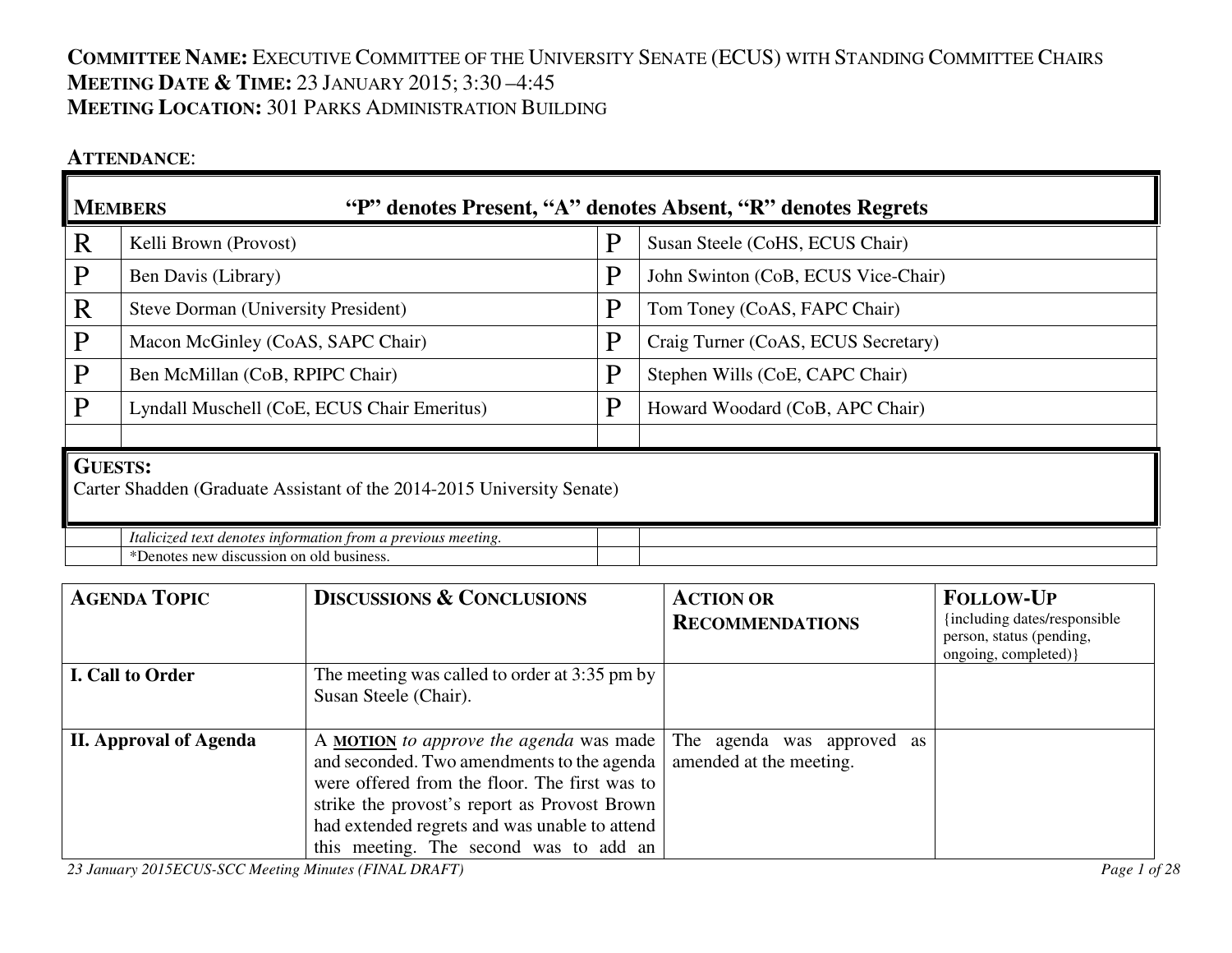|                                 | AAC&U (American Association of Colleges      |                                 |                              |
|---------------------------------|----------------------------------------------|---------------------------------|------------------------------|
|                                 | and Universities) Survey report as an        |                                 |                              |
|                                 | information item. Both amendments were       |                                 |                              |
|                                 | acceptable to those present.                 |                                 |                              |
| <b>III. Approval of Minutes</b> | A MOTION to approve the minutes of the 14    | The 14 Nov 2014 Executive       |                              |
|                                 | Nov 2014 meeting of the Executive Committee  | Committee<br>with<br>Standing   |                              |
|                                 | with Standing Committee Chairs was made      | Committee Chairs minutes were   |                              |
|                                 | and seconded. A draft of these minutes had   | approved as posted, so no       |                              |
|                                 | been circulated to the meeting attendees via | additional action was required. |                              |
|                                 | email with no revisions offered. Thus, the   |                                 |                              |
|                                 | minutes had been posted as circulated to the |                                 |                              |
|                                 | minutes.gcsu.edu site.                       |                                 |                              |
| <b>IV.</b> Reports              |                                              |                                 |                              |
|                                 |                                              |                                 |                              |
| <b>President's Report</b>       | As President Dorman had extended regrets     |                                 |                              |
|                                 | and was unable to attend this meeting, there |                                 |                              |
|                                 | was no President's Report.                   |                                 |                              |
| <b>Provost's Report</b>         | As Provost Brown had extended regrets and    |                                 |                              |
|                                 | was unable to attend this meeting, there was |                                 |                              |
|                                 | no Provost's Report.                         |                                 |                              |
| Subcommittee on                 | 1. Elected Faculty Senator Oversight The     |                                 | 14 Nov 2014                  |
| <b>Nominations (SCoN)</b>       | letters to academic deans had been           |                                 | Susan Steele to ensure that  |
|                                 | prepared by John R. Swinton but were not     |                                 | the academic deans of the    |
| <b>John R. Swinton</b>          | distributed to deans by Susan Steele at the  |                                 | colleges and the library     |
|                                 | most recent Academic Leaders meeting.        |                                 | receive the elected faculty  |
|                                 | This unfortunate oversight will be resolved  |                                 | senator election letters     |
|                                 | and Susan Steele will ensure these letters   |                                 | (with appendices) as soon    |
|                                 | are hand-delivered to the deans as soon as   |                                 | as possible.                 |
|                                 | possible.                                    |                                 |                              |
|                                 | 2. Professional Leave An elected faculty     |                                 | 23 Jan 2015                  |
|                                 | senator with constituency the Department     |                                 | Susan Steele did ensure      |
|                                 | of Biology and Environmental Sciences        |                                 | that the academic deans of   |
|                                 | (Andrei Barkovskii) is planning to take a    |                                 | the colleges and the library |
|                                 | Professional Leave during the Spring         |                                 | received the elected faculty |
|                                 | 2015 semester. Arrangements must be          |                                 | senator election<br>letters  |
|                                 |                                              |                                 | (with appendices).           |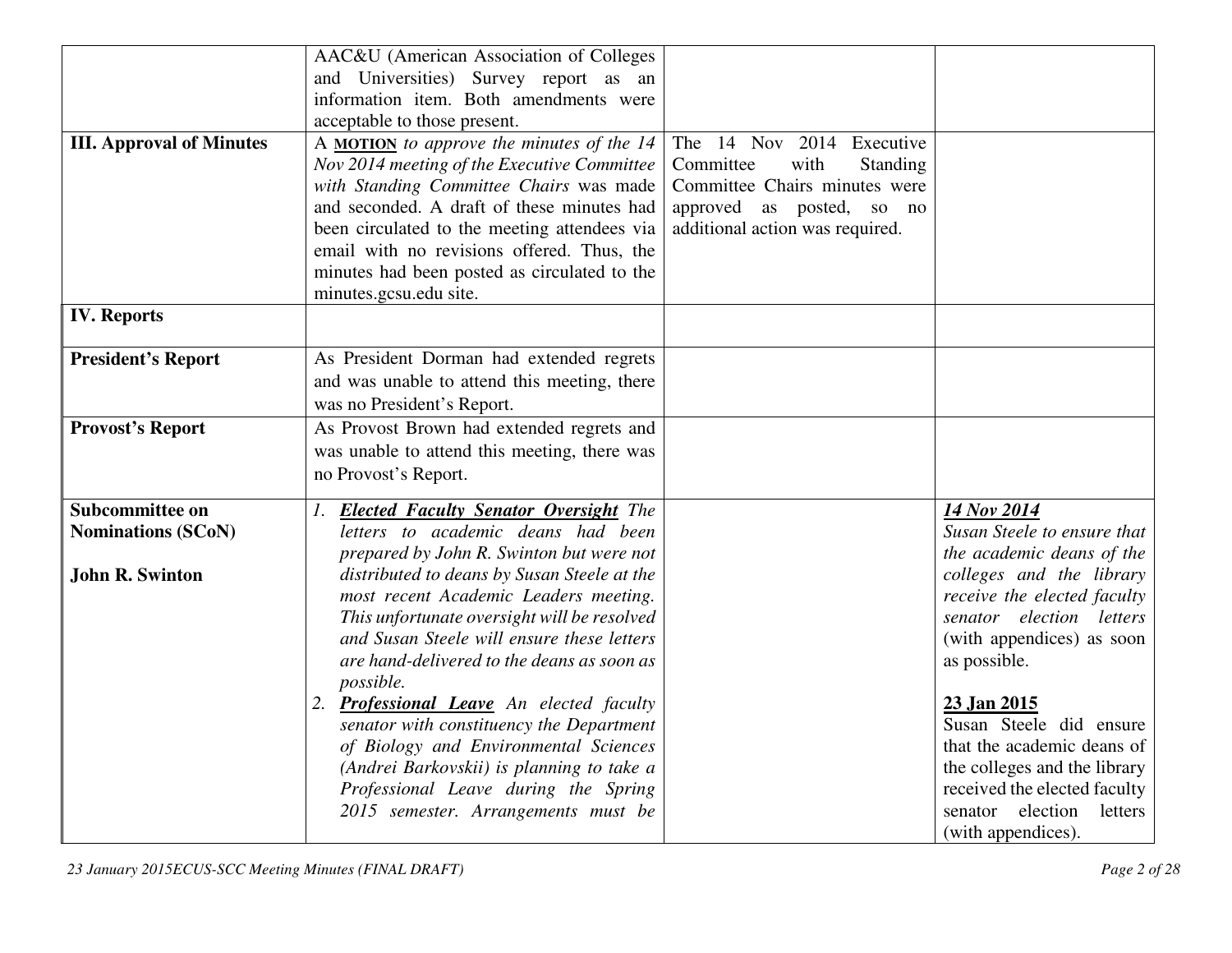|    | made for this Department's representation                                                   |  |
|----|---------------------------------------------------------------------------------------------|--|
|    | on the University Senate.                                                                   |  |
| 3. | <b>Discussion</b> Two other positions soon to be                                            |  |
|    | needing replacements were identified from                                                   |  |
|    | the floor.                                                                                  |  |
|    | a. <b>Selected Student Senator</b> One of the                                               |  |
|    | selected student senator positions                                                          |  |
|    | (held by Moriah Thomas) will be                                                             |  |
|    | vacated due to her graduation in                                                            |  |
|    | December 2014. Juawn Jackson,                                                               |  |
|    | Student Government President, should                                                        |  |
|    | be contacted to name a replacement.                                                         |  |
|    | b. <b>FAPC Presidential Appointee</b> Bill                                                  |  |
|    | Fisher has emailed Susan Steele to                                                          |  |
|    | submit his resignation from the                                                             |  |
|    | University Senate as he has a standing                                                      |  |
|    | conflict that prevents him attending                                                        |  |
|    | meetings. President Dorman should be                                                        |  |
|    | contacted to name a replacement after                                                       |  |
|    | consultation with the members of the                                                        |  |
|    | Executive Committee. The relevant                                                           |  |
|    | university senate bylaw is as follows.                                                      |  |
|    | II. Section 1.A.5. Presidential Appointees. The                                             |  |
|    | five (5) Presidential Appointees are appointed                                              |  |
|    | annually, one appointee to each of the<br>standing committees in V.Section2.C, by the       |  |
|    | University President after consultation with                                                |  |
|    | the Executive Committee. The terms of service                                               |  |
|    | of such an appointee shall begin with the call                                              |  |
|    | to order of the spring organizational meeting                                               |  |
|    | of the University Senate and shall continue<br>until her/his successor assumes office. Such |  |
|    | appointments are renewable and are typically                                                |  |
|    | named only after the remaining membership of                                                |  |
|    | the University Senate is determined, but shall                                              |  |
|    | be identified no later than April 7 of the                                                  |  |
|    | calendar year in which their term of service<br>begins. All students, staff, faculty, and   |  |
|    | administrators of the university are eligible to                                            |  |
|    | serve as Presidential Appointees.                                                           |  |
|    |                                                                                             |  |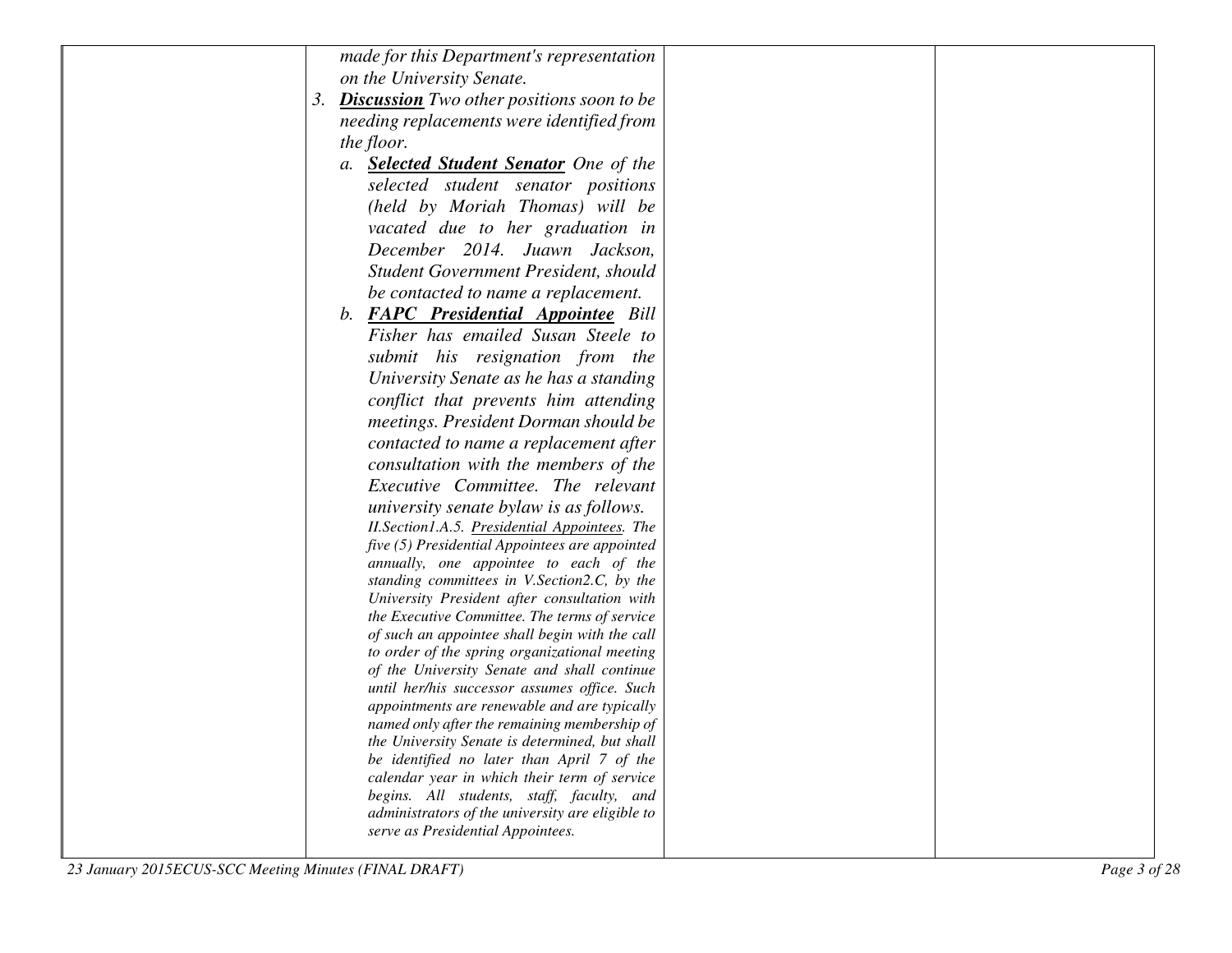| 23 Jan 2015                                       |  |
|---------------------------------------------------|--|
| 1. <b>Motions</b> SCoN has one motion to submit   |  |
| for University Senate consideration at its        |  |
| 13 Feb 2015 meeting. This motion                  |  |
| nominates three replacements to the               |  |
| university senate committees.                     |  |
| 2. Officers The 2014-15 SCoN officers are         |  |
| John R. Swinton (Chair), and Craig Turner         |  |
| (Secretary). There is no Vice-Chair               |  |
| position on SCoN.                                 |  |
| 3. The following actions have been taken by       |  |
| the subcommittee since our last gathering:        |  |
| <b>Motion</b> A motion for three university<br>a. |  |
| senator replacements has been entered             |  |
| into the online motion database - this            |  |
| item shall be presented to the entire             |  |
| university senate for a vote at its next          |  |
| meeting.                                          |  |
| b. <b>Elected University Senators</b> All         |  |
| academic units have reported on their             |  |
| elected<br>faculty<br>senator<br>election         |  |
| procedures Results for these elections            |  |
| should be received by the 1 Feb 2015.             |  |
| <b>Selected University Senators Craig</b><br>c.   |  |
| Turner reminded the SCoN Chair that               |  |
| selected university senator results are           |  |
| due from Staff Council and Student                |  |
| Government Association by 1 Mar                   |  |
| 2015 and 31 Mar 2015, respectively.               |  |
| d. <b>At-Large University Senator</b> The at-     |  |
| large university senator election                 |  |
| process has been drafted, anticipating            |  |
| nominations from 2 Feb to 13 Feb of               |  |
| 2015. A FrontPage announcement has                |  |
| been made with reminders to follow.               |  |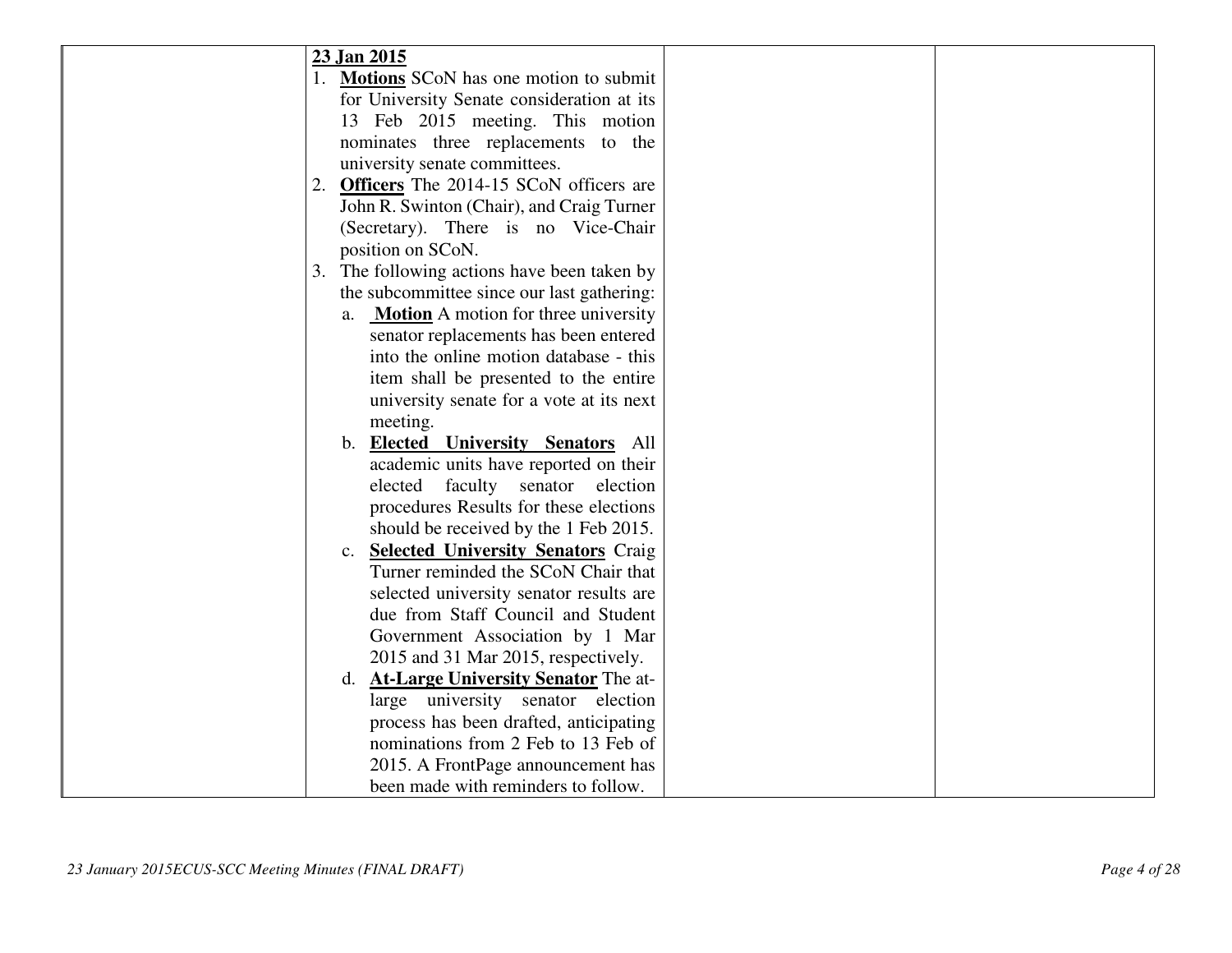| <b>Academic Policy Committee</b> | 1. Motions APC has no motions to submit                                                |  |
|----------------------------------|----------------------------------------------------------------------------------------|--|
| (APC)                            | for University Senate consideration at its                                             |  |
|                                  | 13 Feb 2015 meeting.                                                                   |  |
| <b>Howard Woodard</b>            | <b>Officers</b> The 2014-15 APC officers are<br>2.                                     |  |
|                                  | Howard Woodard (Chair), Donovan                                                        |  |
|                                  |                                                                                        |  |
|                                  | Domingue (Vice-Chair) and John Sirmans                                                 |  |
|                                  | (Secretary)                                                                            |  |
|                                  | <b>Meeting</b> The APC met on Fri 23 Jan 2015<br>3.                                    |  |
|                                  | and discussed the following items.                                                     |  |
|                                  | <b>Academic Calendar/Exam Schedule</b><br>a.<br>deferred until work group reports back |  |
|                                  | b. Grade Appeal/Grievance Policy                                                       |  |
|                                  | i. difficult to locate for students                                                    |  |
|                                  | ii. recommend to academic affairs to                                                   |  |
|                                  | include on list of statements                                                          |  |
|                                  | required for all course syllabi                                                        |  |
|                                  | c. <b>Priority Registration</b> APC to consult                                         |  |
|                                  | with the Priority Registration Task                                                    |  |
|                                  | Force and determine the process by                                                     |  |
|                                  | which a group of students can request                                                  |  |
|                                  | approval for priority registration. This                                               |  |
|                                  |                                                                                        |  |
|                                  | process will be reported back to the                                                   |  |
|                                  | student group that submitted a                                                         |  |
|                                  | request for priority registration.                                                     |  |
| <b>Curriculum and Assessment</b> | <b>Motions</b> CAPC has one motion to submit                                           |  |
| <b>Policy Committee (CAPC)</b>   | for University Senate consideration at its                                             |  |
|                                  | 13 Feb 2015 meeting. This motion is a                                                  |  |
| <b>Stephen Wills</b>             | proposed name change for a program in                                                  |  |
|                                  | Nursing. See item 3 below for details.                                                 |  |
|                                  | 2. Officers The 2014-15 CAPC officers are                                              |  |
|                                  | Stephen Wills (Chair), Bill Miller (Vice-                                              |  |
|                                  | Chair) and Juan Ling (Secretary).                                                      |  |
|                                  | 3. Name Change in Nursing Program The                                                  |  |
|                                  | 23 Jan 2015 CAPC meeting was largely                                                   |  |
|                                  | spent discussing the motion to change the                                              |  |
|                                  | name of an MSN program in Nursing from                                                 |  |

*23 January 2015ECUS-SCC Meeting Minutes (FINAL DRAFT) Page 5 of 28*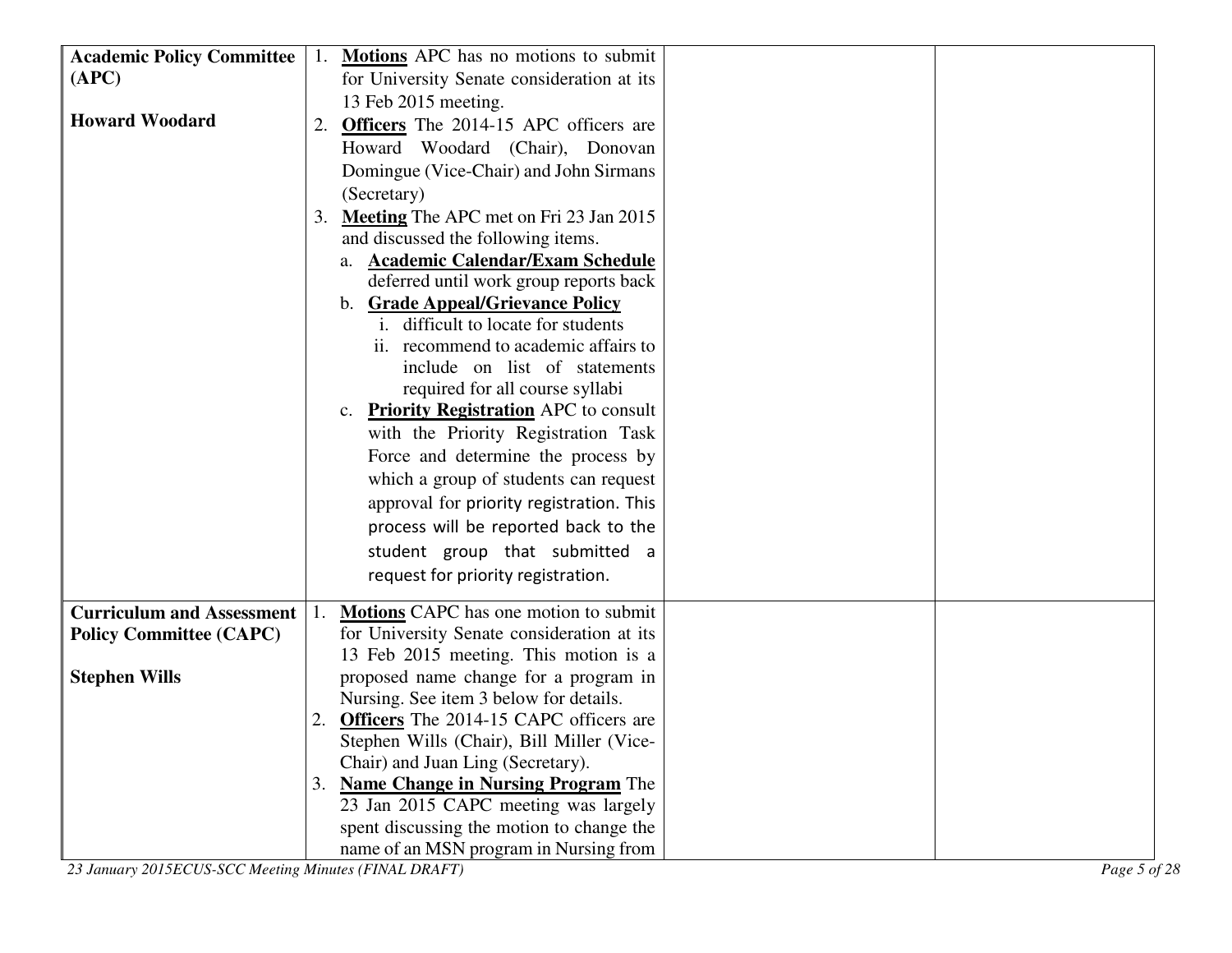| "Adult Health Nurse/Nursing" to "Nurse<br>Educator". Kay Anderson had emailed to<br>confirm that the motion was a name<br>change and not a new major and asked to<br>see documentation that all curricular<br>changes to the existing program had been<br>approved. Dr. Deborah McMillan, Interim |
|---------------------------------------------------------------------------------------------------------------------------------------------------------------------------------------------------------------------------------------------------------------------------------------------------|
|                                                                                                                                                                                                                                                                                                   |
|                                                                                                                                                                                                                                                                                                   |
|                                                                                                                                                                                                                                                                                                   |
|                                                                                                                                                                                                                                                                                                   |
|                                                                                                                                                                                                                                                                                                   |
|                                                                                                                                                                                                                                                                                                   |
| Director of the School of Nursing,                                                                                                                                                                                                                                                                |
| attended the CAPC meeting and provided                                                                                                                                                                                                                                                            |
| documentation that all curricula changes                                                                                                                                                                                                                                                          |
| had been approved and that the current                                                                                                                                                                                                                                                            |
| motion was simply a name change. The                                                                                                                                                                                                                                                              |
| name change to "Nurse Educator" was                                                                                                                                                                                                                                                               |
| approved unanimously and will be entered                                                                                                                                                                                                                                                          |
| into the online motion databases for                                                                                                                                                                                                                                                              |
| university senate consideration at its 13                                                                                                                                                                                                                                                         |
| Feb 2015.                                                                                                                                                                                                                                                                                         |
| 4. Domestic Diversity Overlay CAPC also                                                                                                                                                                                                                                                           |
| discussed the current SoCC pilot of                                                                                                                                                                                                                                                               |
| domestic<br>diversity<br>overlay course                                                                                                                                                                                                                                                           |
| requirements and rubrics taking place in                                                                                                                                                                                                                                                          |
| College<br>of<br>Education.<br>the<br>The                                                                                                                                                                                                                                                         |
| requirements,<br>rubrics<br>and<br>survey                                                                                                                                                                                                                                                         |
| documents and results were reviewed.                                                                                                                                                                                                                                                              |
| <b>Faculty Affairs Policy</b><br>1. Motions FAPC has no motions to submit                                                                                                                                                                                                                         |
| for University Senate consideration at its<br><b>Committee (FAPC)</b>                                                                                                                                                                                                                             |
| 13 Feb 2015 meeting.                                                                                                                                                                                                                                                                              |
| <b>Tom Toney</b><br>2. Officers The 2014-15 FAPC officers are                                                                                                                                                                                                                                     |
| Tom Toney (Chair), Barbara Roquemore                                                                                                                                                                                                                                                              |
| (Vice-Chair) and Carol Sapp (Secretary).                                                                                                                                                                                                                                                          |
| 3. Meeting The Faculty Affairs Policy                                                                                                                                                                                                                                                             |
| Committee of the University Senate met                                                                                                                                                                                                                                                            |
| on 23 Jan 2015 from 2:00pm to 3:15pm.                                                                                                                                                                                                                                                             |
| The following topics were discussed.                                                                                                                                                                                                                                                              |
| <b>Student Opinion Surveys</b><br>a.<br>i.<br>Concern was raised about being                                                                                                                                                                                                                      |
| able to survey small classes,                                                                                                                                                                                                                                                                     |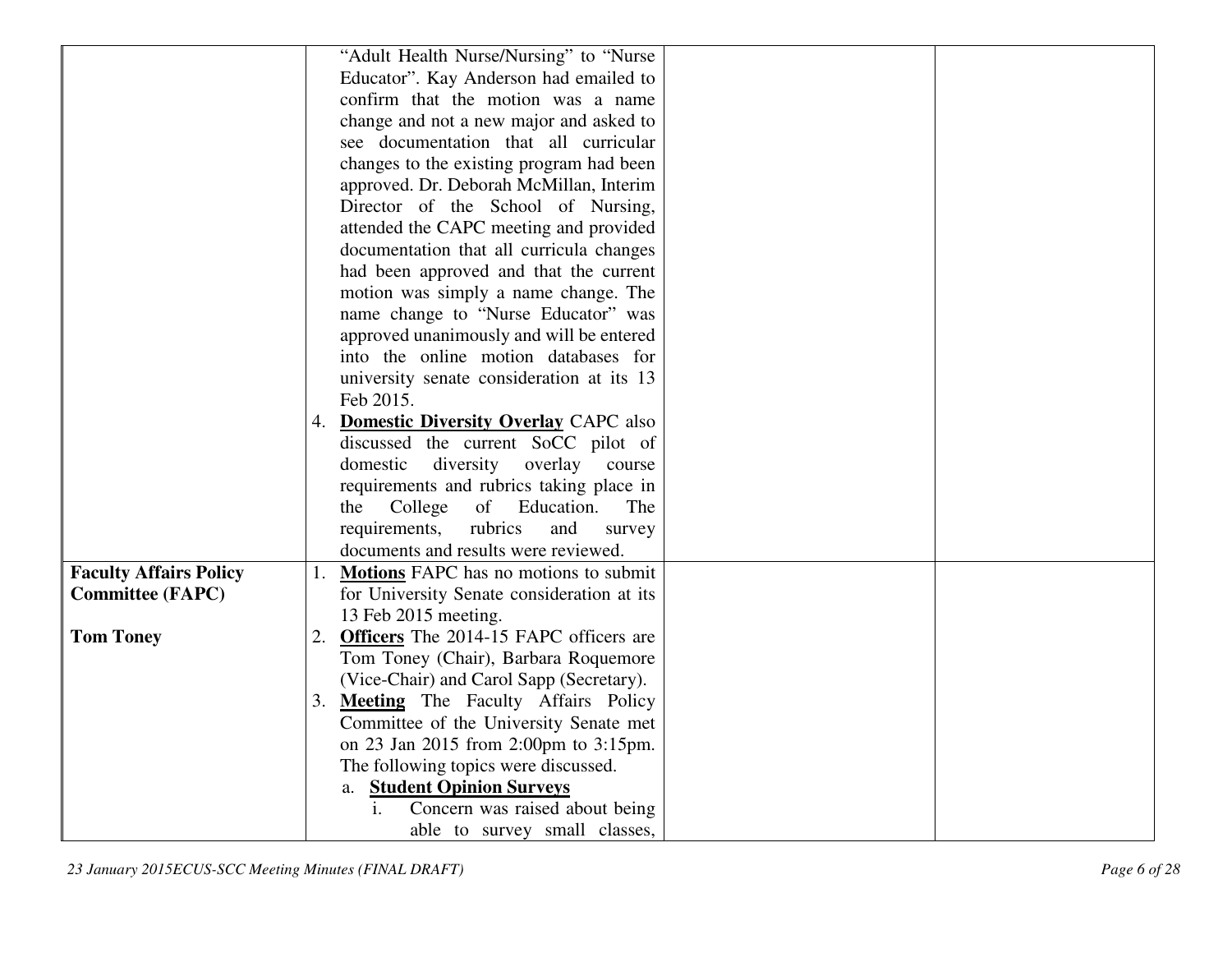| cross-listed classes, graduate                 |
|------------------------------------------------|
| sections of 4000/5000 level                    |
| classes, etc. Many feel a                      |
| statement needs to be inserted                 |
| along the lines of "Exceptions"                |
| being allowed for some classes                 |
| to be surveyed when under ten                  |
| students if agreed between the                 |
| faculty member<br>and<br>the                   |
| departmental chair" and then to                |
| give some examples such as the                 |
| ones listed above.                             |
| ii.<br>NOTE: At this joint meeting of          |
| the Executive Committee with                   |
| Standing Committee Chairs,                     |
| someone brought up the issue of                |
| "student rights" as a potential                |
| problem with implementing the                  |
| student opinion surveys for small              |
| classes. In the case of these small            |
| classes, it might be easier for a              |
| faculty member to identify the                 |
| student than is the case for larger            |
| classes.                                       |
| b. Emeritus Faculty                            |
| Both the process of awarding<br>$\mathbf{i}$ . |
| this status and the rights,                    |
| authorities, and responsibilities              |
| of having this status are under                |
| consideration.                                 |
| The person who was going to<br>ii.             |
| look into this could not attend                |
| the meeting, so any further                    |
| consideration of this matter was               |
| postponed to the next meeting.                 |
|                                                |
| c. Faculty Contract Conversion                 |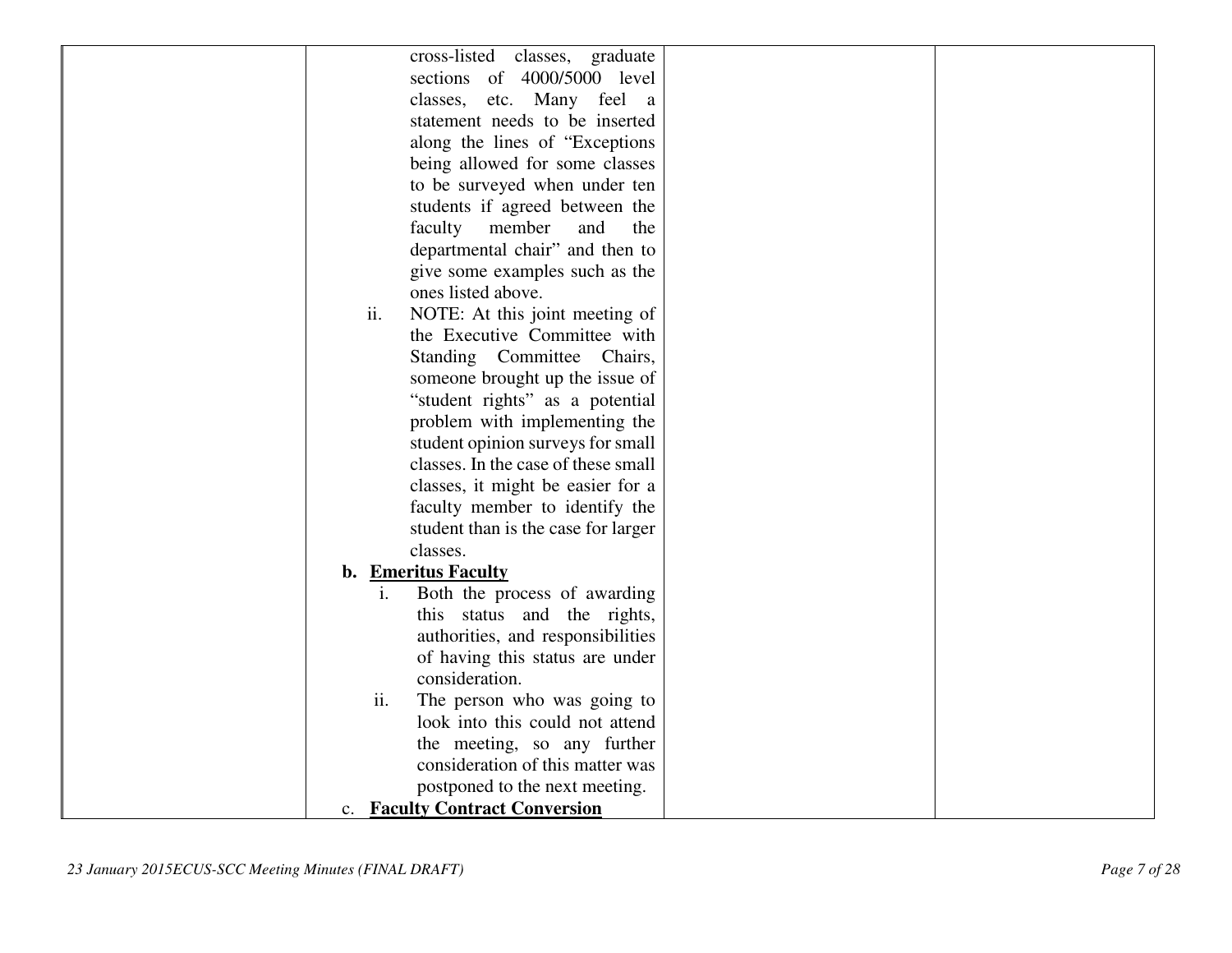|                               | i.<br>The conversion factors for fiscal          |                             |
|-------------------------------|--------------------------------------------------|-----------------------------|
|                               | to academic year and vice versa                  |                             |
|                               | are under consideration.                         |                             |
|                               | ii.<br>Is percolating and a continuing           |                             |
|                               | topic of deliberation                            |                             |
|                               | Consensus among the members<br>iii.              |                             |
|                               | of the Faculty Affairs Policy                    |                             |
|                               | Committee: it's problematic if a                 |                             |
|                               | faculty member goes from 0.75                    |                             |
|                               | EFT to 1.0 EFT and a base pay                    |                             |
|                               | conversion factor of 12/10 is                    |                             |
|                               | used rather than 12/9.                           |                             |
|                               | <b>Academic Year Faculty (12-month)</b><br>d.    |                             |
|                               | <b>Pay Option</b> )                              |                             |
|                               | According to USG leadership,<br>i.               |                             |
|                               | this option will be provided                     |                             |
|                               | when ADP is replaced, which is                   |                             |
|                               | anticipated soon (within two                     |                             |
|                               | years).                                          |                             |
|                               | <b>Contingent Faculty Participation in</b><br>e. |                             |
|                               | <b>Shared Governance Email list has</b>          |                             |
|                               | been secured, survey in preparation,             |                             |
|                               | survey likely to be implemented soon.            |                             |
|                               | Post Tenure Review Chair of the<br>f.            |                             |
|                               | committee will finalize shortly now              |                             |
|                               | that he has a document in a format he            |                             |
|                               | can work with that does not have                 |                             |
|                               | embedded track changes codes.                    |                             |
| <b>Student Affairs Policy</b> | 14 Nov 2014                                      | 14 Nov 2014                 |
| <b>Committee (SAPC)</b>       | 1. Motions SAPC has one motion to submit         | Susan Steele to steer the   |
|                               | for University Senate consideration at its       | grade appeals policy,       |
| <b>Macon McGinley</b>         | 05 Dec 2014 meeting.                             | including the concerns      |
|                               | a. A resolution for an LGTB coordinator          | that were discussed at this |
|                               | in support of a recent SGA resolution,           | meeting, to the Academic    |
|                               | specifically<br>increasing<br>this               | Policy Committee<br>for     |
|                               | coordinator position from part-time to           | review.                     |
|                               | full-time.                                       |                             |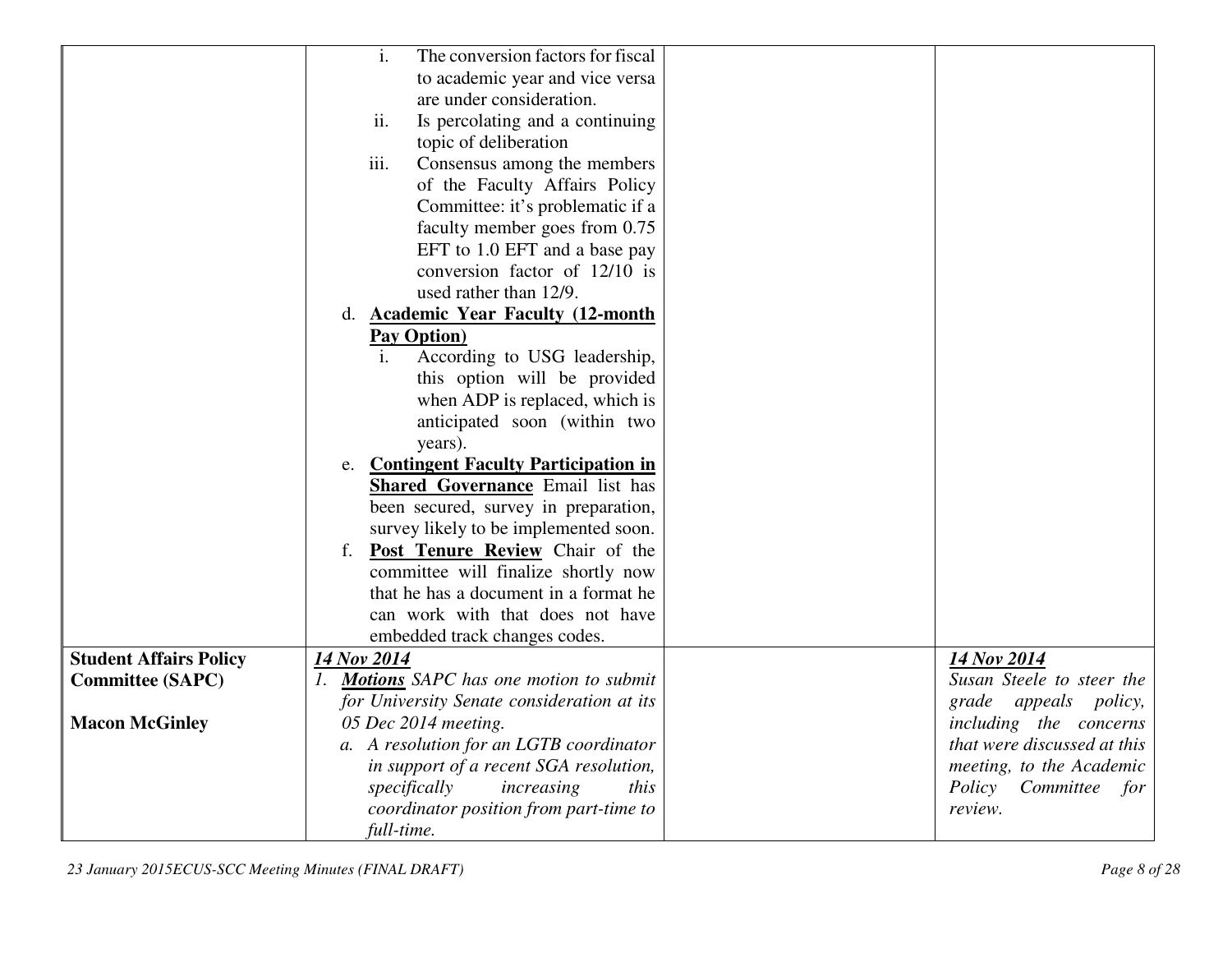| 2. Officers The 2014-15 SAPC officers are    | 23 Jan 2015                |
|----------------------------------------------|----------------------------|
| Macon McGinley (Chair), Amy Pinney           | Susan Steele did steer the |
| (Vice-Chair) and Nicole DeClouette           | grade appeals policy,      |
| (Secretary).                                 | including the concerns     |
| 3. No Quorum present at the 14 Nov 2014      | that were discussed at the |
| SAPC meeting so there was no official        | 14 Nov 2014 ECUS/SCC       |
| meeting but rather informal discussion       | meeting, to the Academic   |
| among those committee members who            | Policy Committee for       |
| were able to congregate and the primary      | review.                    |
| topic of discussion was grade appeals.       |                            |
| 4. Grade Appeals                             |                            |
| a. <b>Anecdotal Information</b> The visiting |                            |
| student was a member of SAPC and             |                            |
| was representing the concerns of her         |                            |
| constituency. She provided historical        |                            |
| information indicating in one course,        |                            |
| grades seemed to be based on whether         |                            |
| the instructor liked the students rather     |                            |
| than on academic performance. When           |                            |
| some of the students sought guidance         |                            |
| from academic advisors, they were            |                            |
| referred to the grade appeals policy.        |                            |
| First it was challenging to find the         |                            |
| grade appeals policy as it was               |                            |
| included under grievances. Second,           |                            |
| there was a concern that it employed         |                            |
| too much legal jargon and was                |                            |
| difficult to read. Third, the first step     |                            |
| was to seek resolution with the              |                            |
| instructor before consulting with            |                            |
| alternative persons such as the              |                            |
| department chair. While ideal in many        |                            |
| situations, it was not ideal in this one.    |                            |
| Of the ten students who initially            |                            |
| considered pursuing a grade appeal           |                            |
|                                              |                            |
| for this particular course, only two         |                            |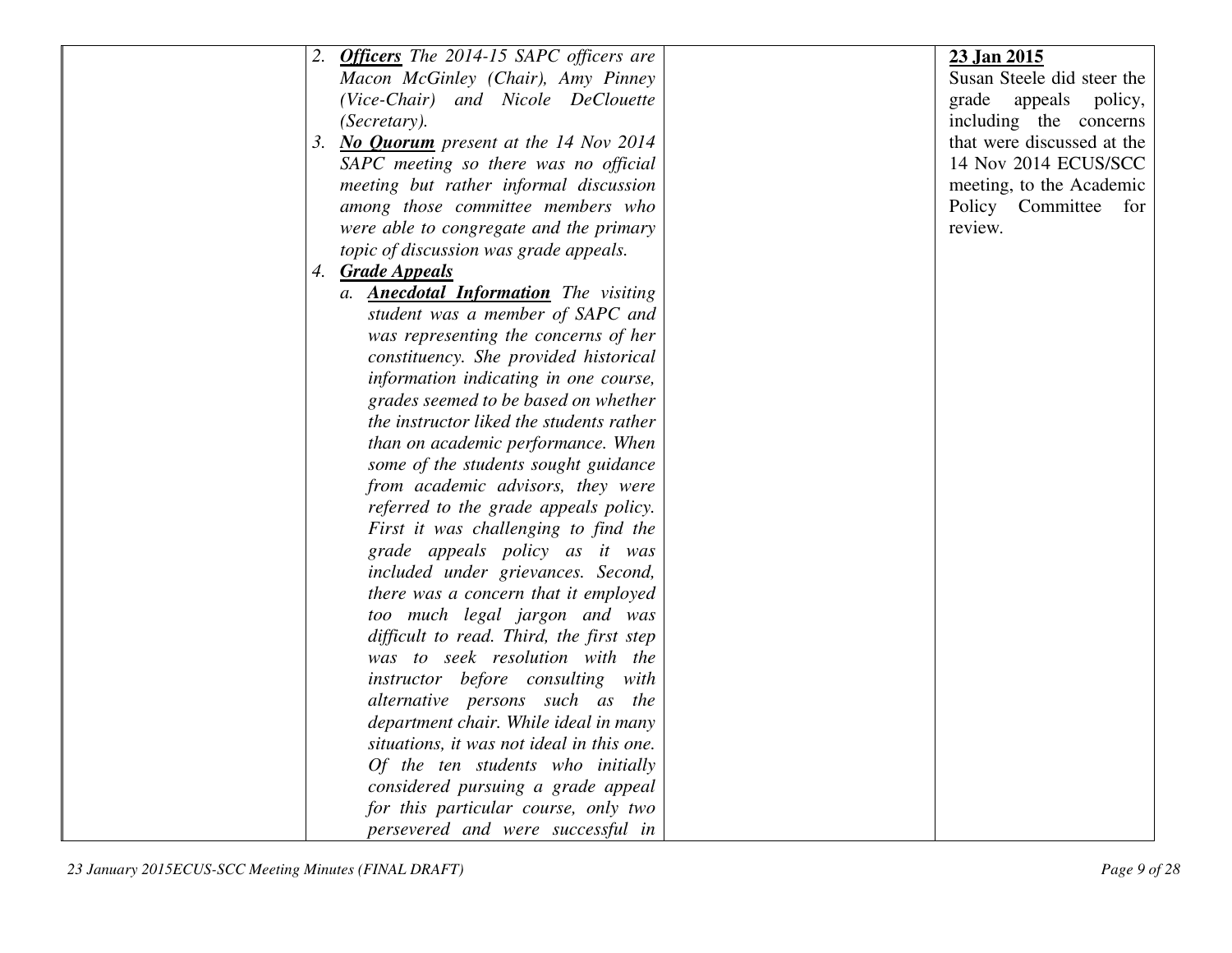|    | doing so. Another concern was           |  |
|----|-----------------------------------------|--|
|    | relative to one course being delivered  |  |
|    | this semester in which students have    |  |
|    | received no graded feedback this late   |  |
|    | in the semester and that was a point of |  |
|    | concern in part for noncompliance       |  |
|    | with the midterm feedback language in   |  |
|    | the institutional Policies, Procedures  |  |
|    | and Practices manual which includes     |  |
|    | the following.                          |  |
|    | <b>GCSU</b> Procedures: The Board       |  |
|    | of Regents of the University            |  |
|    | System requires that each               |  |
|    | faculty member provide each             |  |
|    | student in each course each             |  |
|    | semester with an evaluation             |  |
|    | prior to the last day the               |  |
|    | university calendar permits a           |  |
|    | student to drop a course without        |  |
|    | academic penalty. Therefore,            |  |
|    | each faculty member must use a          |  |
|    | grading system that provides            |  |
|    | the student with information            |  |
|    | reflecting his standing in the          |  |
|    | course prior to the last day to         |  |
|    | drop a course and still receive a       |  |
|    | "W" grade. The course syllabus          |  |
|    | should<br>provide<br>specific           |  |
|    | information regarding what              |  |
|    | evaluation the student can              |  |
|    | expect before mid-term.                 |  |
| b. | <b>Steered to APC</b> SAPC chair Macon  |  |
|    | McGinley requested that the grade       |  |
|    | appeals policy be steered to APC for    |  |
|    | review in light of the aforementioned   |  |
|    | information<br>detailing<br>contextual  |  |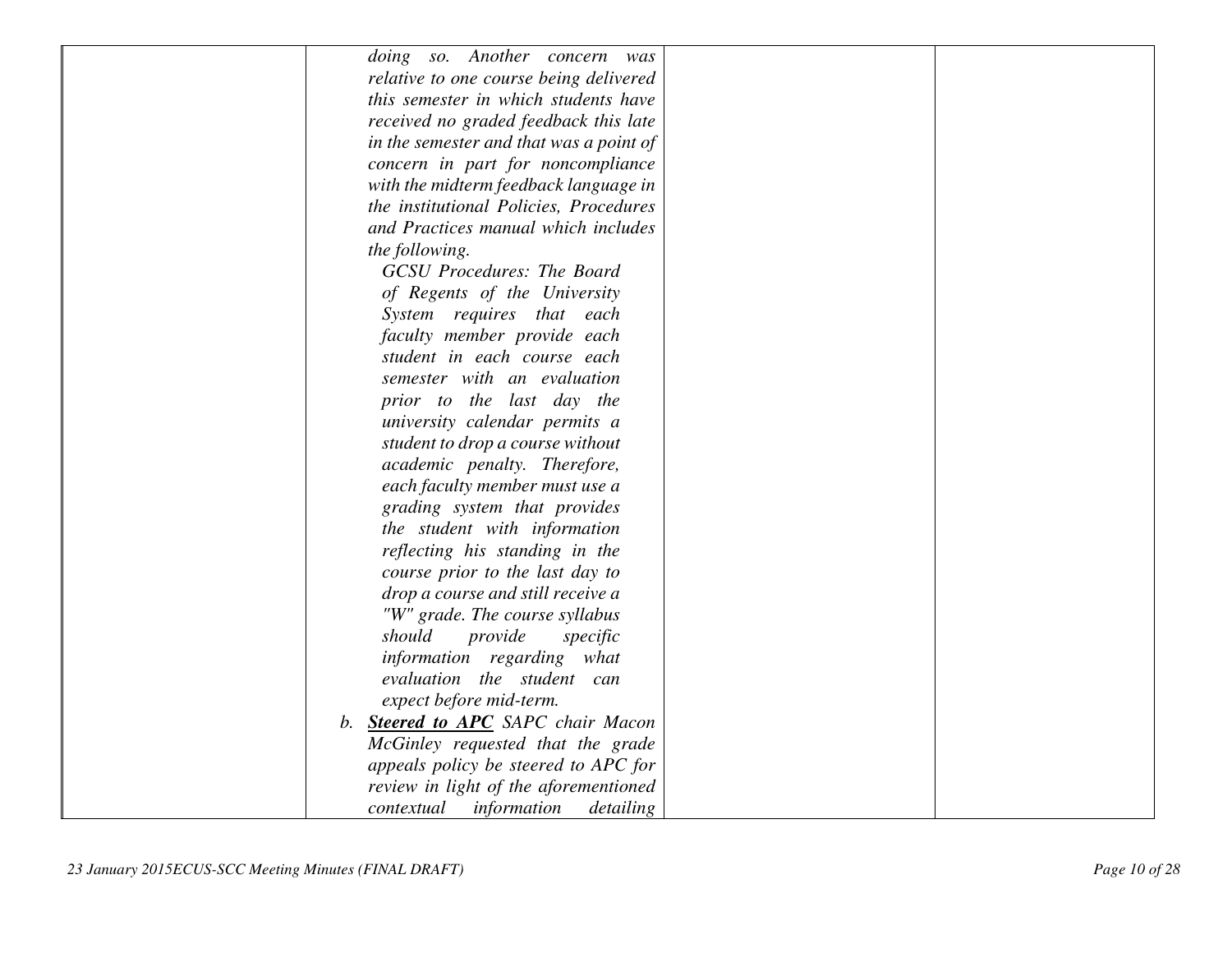| concerns. The steering of this matter                                  |
|------------------------------------------------------------------------|
| was agreeable to all present.                                          |
|                                                                        |
|                                                                        |
| 23 Jan 2015                                                            |
| 1. Motions SAPC has no motions to submit                               |
| for University Senate consideration at its                             |
| 13 Feb 2015 meeting.                                                   |
| 2. Officers The 2014-15 SAPC officers are                              |
| Macon McGinley (Chair), Amy Pinney                                     |
| (Vice-Chair) and Nicole DeClouette                                     |
| (Secretary).                                                           |
| 3. Informational Items                                                 |
| a. <b>Cancelled Meeting</b> Update from                                |
| November 2014: meeting of SAPC                                         |
| was cancelled due to no quorum.                                        |
| b. New SAPC Member Welcome Tyler                                       |
| Bragg who has joined us to complete                                    |
| the 2014-2015 term of Moriah Thomas                                    |
| as Selected Student Senator.                                           |
| c. Grade Appeals Update on grade                                       |
| appeal policy (grievance) and process                                  |
| being steered to APC for possibility of                                |
| clarifying language, title, location, and                              |
| syllabus location.                                                     |
| 4. Old Business                                                        |
| a. <b>Student Housing Concern</b> Housing                              |
|                                                                        |
| policy on displacing upperclassmen<br>from residence halls in order to |
|                                                                        |
| accommodate freshmen. Reviewing                                        |
| information from Chief Student                                         |
| Affairs Officer Dr. Bruce Harshbarger.                                 |
| 5. New Business                                                        |
| a. <b>Student Rights</b> Student Academic                              |
| Bill of Rights and Responsibilities to                                 |
| be sent to ECUS for steering: to APC.                                  |
| b. <b>Space Reservation Concern</b> This                               |
| item was steered to RPIPC. Suggest                                     |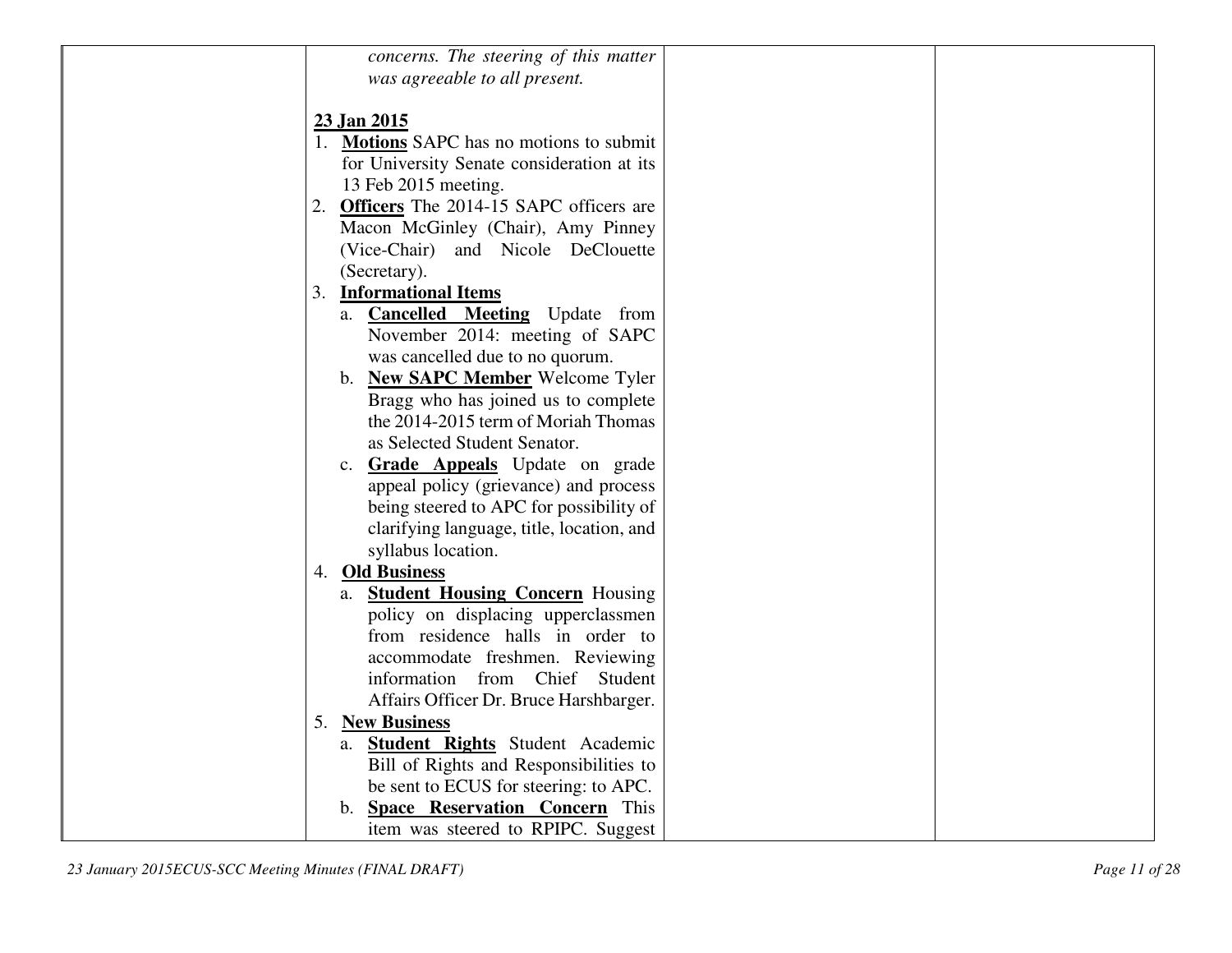|                                | amending policy as necessary so that                            |
|--------------------------------|-----------------------------------------------------------------|
|                                | priority given to academic units for                            |
|                                | academic spaces before end of drop-                             |
|                                | add and priority given to non-                                  |
|                                | academic units for non-academic                                 |
|                                | spaces before end of drop-add.                                  |
| <b>Resources, Planning and</b> | 1. Motion RPIPC has one motion to submit                        |
| <b>Institutional Policy</b>    | for University Senate consideration at its                      |
| <b>Committee (RPIPC)</b>       | 13 Feb 2015 meeting.                                            |
|                                | a. Technology Policy RPIPC endorsed                             |
| <b>Ben McMillan</b>            | adoption of the proposed Information                            |
|                                | Technology policy with exceptions for                           |
|                                | retiree email address access and                                |
|                                | software adoption.                                              |
|                                | 2. Officers The 2014-15 RPIPC officers are                      |
|                                | Ben McMillan (Chair), Jan Clark (Vice-                          |
|                                | Chair) and Brittiny Johnson (Secretary).                        |
|                                | 3. Old Business                                                 |
|                                | a. Update Banner to Allow Student                               |
|                                | <b>Classes</b><br>with<br><b>Access</b><br>to<br>N <sub>0</sub> |
|                                | <b>Prerequisites RPIPC</b> is working with                      |
|                                | Division of Information Technology                              |
|                                | (DoIT) staff to expand capabilities to                          |
|                                | offer students access information for                           |
|                                | available classes that do not have                              |
|                                | prerequisites during registration                               |
|                                | periods. The committee will survey                              |
|                                | faculty and students to define                                  |
|                                | parameters of need and give to DoIT.                            |
|                                | Functionality exists now. Purpose                               |
|                                | would be to allow student to enroll in                          |
|                                | classes that meet their scheduling                              |
|                                | needs as well as fill under-utilized                            |
|                                | section offerings.                                              |
|                                | <b>Common Meeting Time</b> will be<br>b.                        |
|                                | reviewed at next committee meeting.                             |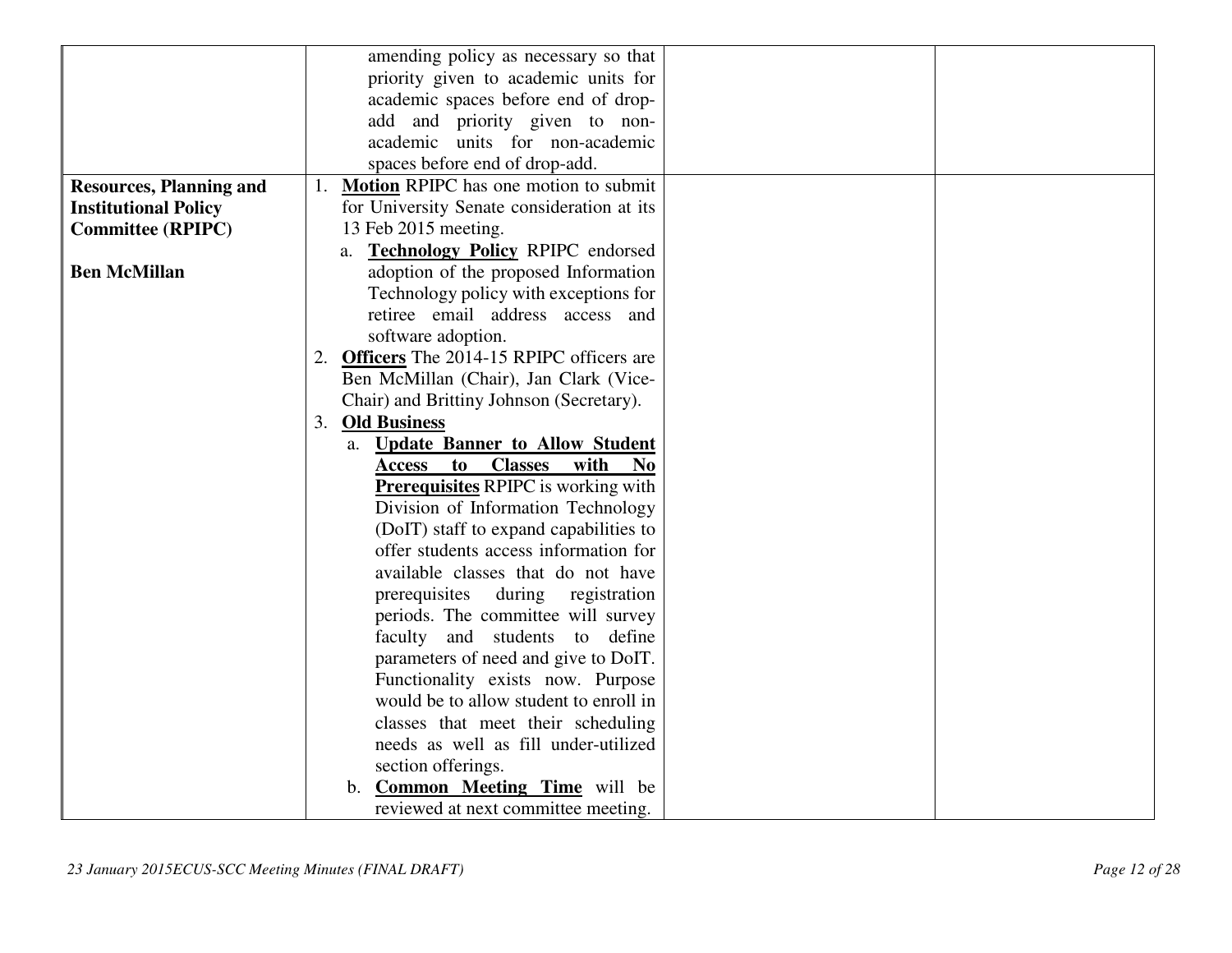| <b>Faculty Club</b> will be reviewed at<br>$c_{\cdot}$ |  |
|--------------------------------------------------------|--|
| next committee meeting.                                |  |
| d. Terrell Hall ADA Improvements                       |  |
| Terrell is subject to design review in                 |  |
| 2017 and potential renovations that                    |  |
| will provide increased accessibility.                  |  |
| Renovations tentatively planned for                    |  |
| 2019 provided funding is approved.                     |  |
| e. Front Page issues related to delayed                |  |
| publication of events in Front Page                    |  |
| email digests appear to be of timing.                  |  |
| University Communications requires                     |  |
| a 9:00 am deadline on the prior day                    |  |
| for inclusion.                                         |  |
| <b>Approval of IT Policy</b> (adoption of              |  |
| $USG$ Policy) – has been approved by                   |  |
| RPIPC and placed in the online                         |  |
| motion database for vote at next                       |  |
| university senate meeting.                             |  |
| 4. New Business:                                       |  |
| a. <b>OIED Civility</b> Jennifer Birch of the          |  |
| Office of Institutional Equity and                     |  |
| Diversity (OIED) met with the                          |  |
| committee to discuss the spring                        |  |
| campaign. It will based on civility and                |  |
| will have activities and promotions                    |  |
| throughout the semester. Faculty are                   |  |
| encouraged to participate.                             |  |
| b. 6-Hour Minimum Tuition Payment                      |  |
| <b>Requirement</b> Undergraduate tuition               |  |
| payments require at least a six hour                   |  |
| payment even if the student is                         |  |
| enrolled in fewer hours (e.g. one three                |  |
| hour section) under the USG tuition                    |  |
| schedule approved for GCSU.                            |  |
| Internships taken as an elective for                   |  |
| students off campus require payments                   |  |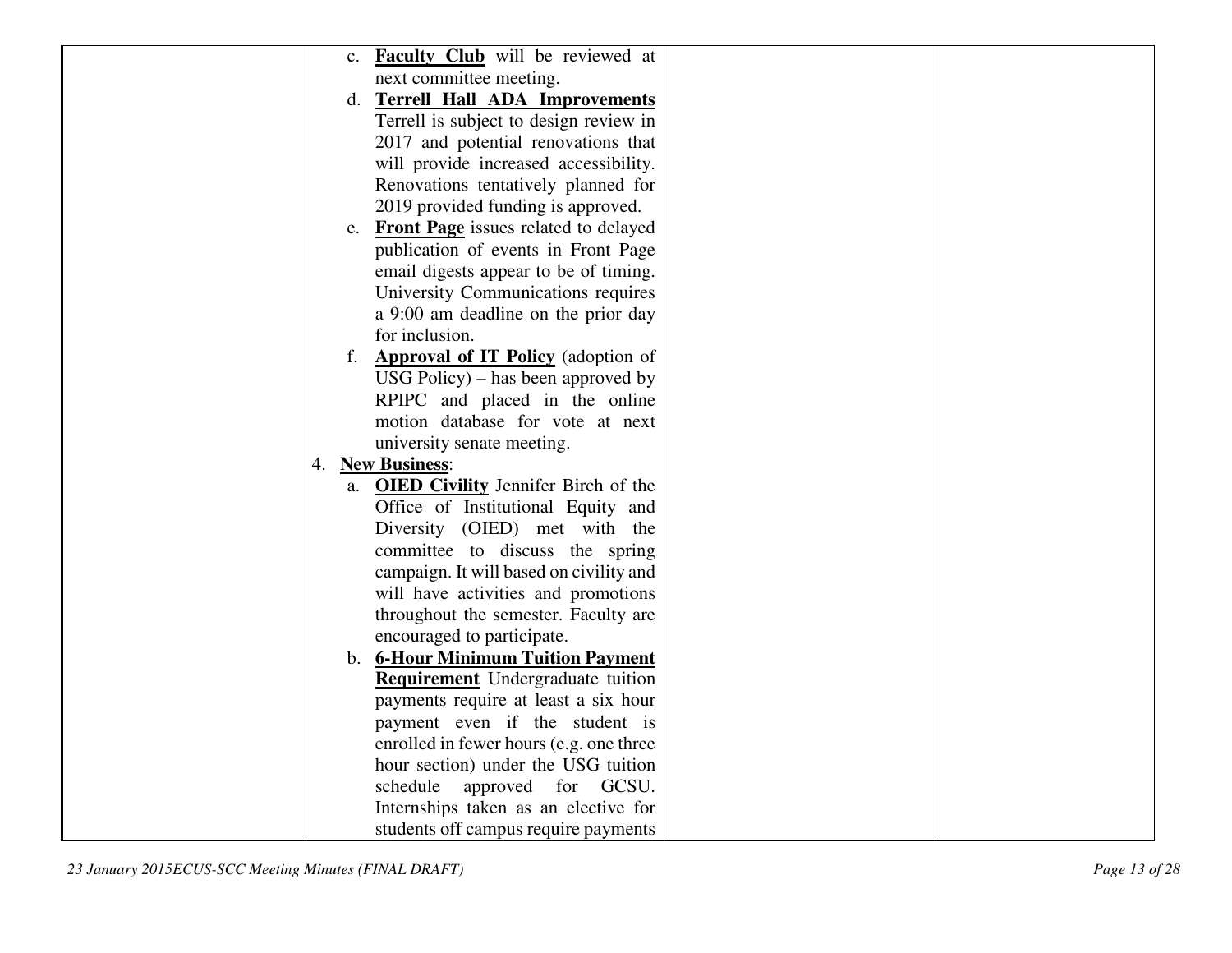|                                   | for six hours for a three hour course.               |                              |
|-----------------------------------|------------------------------------------------------|------------------------------|
|                                   | The Accounting Department in the                     |                              |
|                                   | College of Business will now offer                   |                              |
|                                   | these internships as a six hour                      |                              |
|                                   | elective.                                            |                              |
|                                   | <b>Replacement</b> The resignation of<br>$c_{\cdot}$ |                              |
|                                   | committee member Cassie Napier                       |                              |
|                                   | with expected replacement from                       |                              |
|                                   | support services.                                    |                              |
|                                   | 5. New Business Assigned:                            |                              |
|                                   | a. Space Utilization Policy does not                 |                              |
|                                   | match what is in practice: during drop               |                              |
|                                   | week. The desired practice would be                  |                              |
|                                   | that academic programs get priority                  |                              |
|                                   | over non-academic programs in                        |                              |
|                                   | academic facilities and non-academic                 |                              |
|                                   | programs get priority for non-                       |                              |
|                                   | academic facilities during drop week.                |                              |
|                                   | This is excluded from policy and will                |                              |
|                                   | be discussed in next RPIPC meeting.                  |                              |
| <b>Executive Committee of the</b> | 3 Oct 2014                                           | 3 Oct 2014                   |
| <b>University Senate (ECUS)</b>   | 1. Motions ECUS has no motions to submit             | Susan Steele to follow-up    |
|                                   | for University Senate consideration at its           | to confirm that David        |
| Susan Steele (3 Oct 2014)         | 24 Oct 2014 meeting.                                 | McIntyre is willing to serve |
|                                   | 2. Officers The 2014-15 ECUS officers are            | on the Fraud Awareness       |
| <b>John R. Swinton for Susan</b>  | Susan Steele (Chair), John Swinton (Vice-            | Task Force and report        |
| <b>Steele (14 Nov 2014)</b>       | Chair) and Craig Turner (Secretary).                 | back<br><b>Bruce</b><br>to   |
|                                   | 3. Steering ECUS steered five proposals –            | Harshbarger.                 |
|                                   | three to FAPC and two to $RPIPC - as$                |                              |
|                                   | articulated above in the FAPC and RPIPC              | 23 Jan 2014                  |
|                                   | reports of these minutes.                            | Susan Steele did follow-up   |
|                                   | 4. Fraud Awareness Bruce Harshbarger has             | and Ben McMillan was         |
|                                   | requested a volunteer to serve on a Fraud            | willing to serve on the      |
|                                   | Prevention Awareness Week task force.                | Fraud Awareness Task         |
|                                   | a. Ben McMillan nominated an elected                 | Force.                       |
|                                   | faculty senator, David McIntyre, to                  |                              |
|                                   | serve as the university senate                       |                              |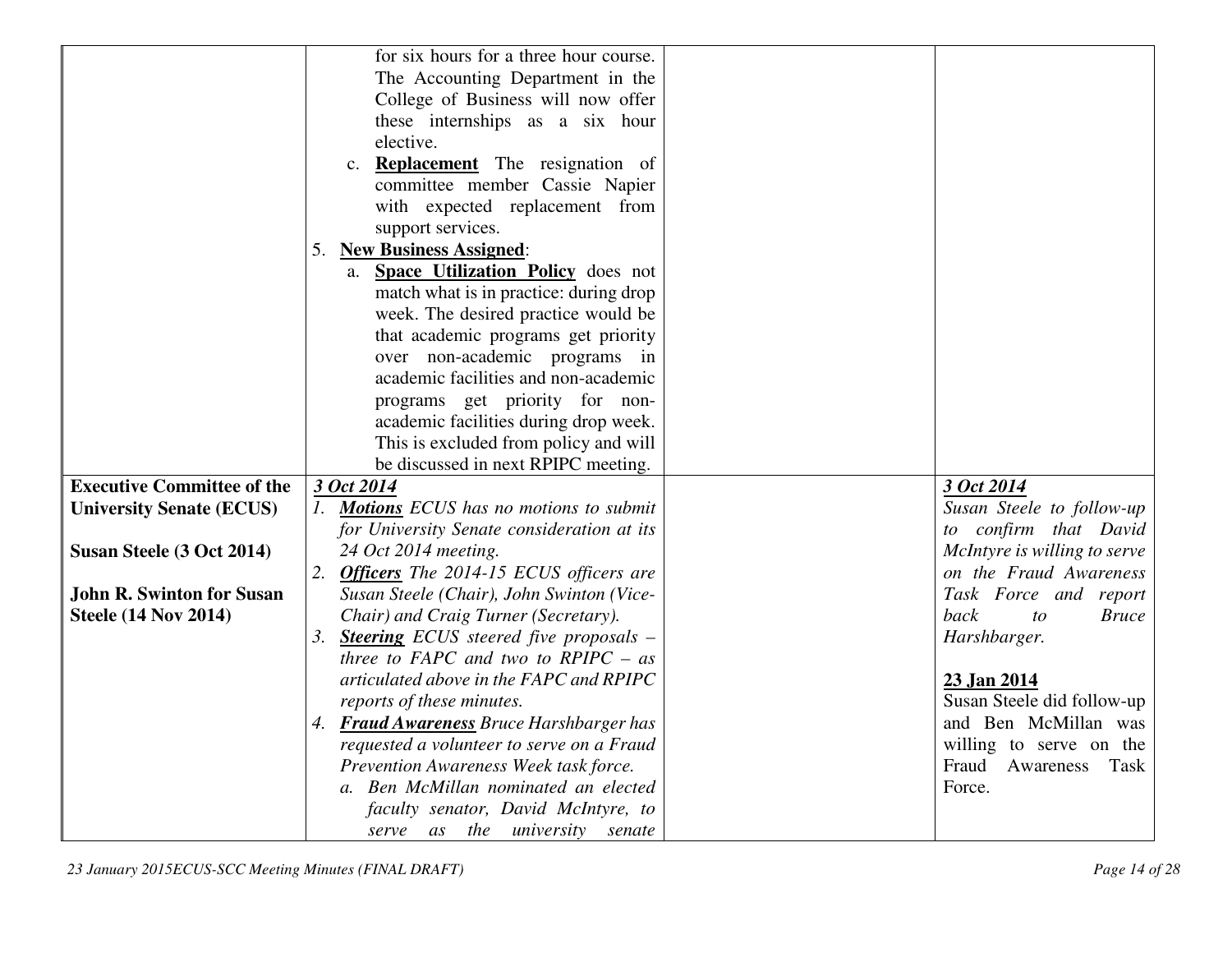| representative on this task force.                       |
|----------------------------------------------------------|
| Susan Steele to follow-up to confirm                     |
| that David McIntyre is willing to serve                  |
| report<br>back<br>and<br>$\mathfrak{c}$<br><b>Bruce</b>  |
| Harshbarger.                                             |
| <b>University Senate Budget All retreat bills,</b><br>5. |
| which represent approximately two                        |
| thousand dollars, will be paid as of next                |
| week. The annual university senate budget                |
| includes \$500 in foundation funds and                   |
| \$5000 in operating funds. After paying                  |
| these bills, there will be about \$3000 left             |
| in the operating funds portion of this                   |
| budget.                                                  |
|                                                          |
| 14 Nov 2014                                              |
| 1. Motions ECUS has no motions to submit                 |
| for University Senate consideration at its               |
| 05 Dec 2014 meeting.                                     |
| 2. Officers The 2014-15 ECUS officers are                |
| Susan Steele (Chair), John Swinton (Vice-                |
| Chair) and Craig Turner (Secretary).                     |
| 3. Reports                                               |
| a. Secretary Report (Craig Turner)                       |
| i. <b>AAUP Redbooks</b> uncovered and                    |
| determined to be University Senate                       |
| property. It was decided by                              |
| unanimous acclamation that they                          |
| would be made available first to                         |
| committee officers and second (if                        |
| any left) to elected faculty                             |
| senators. All available copies were                      |
| distributed to committee officers.                       |
| <b>Professional Leave</b> Committee<br>ii.               |
|                                                          |
| was alerted that the elected faculty                     |
| senator of the Department of                             |
| <b>Biology</b><br>Environmental<br>and                   |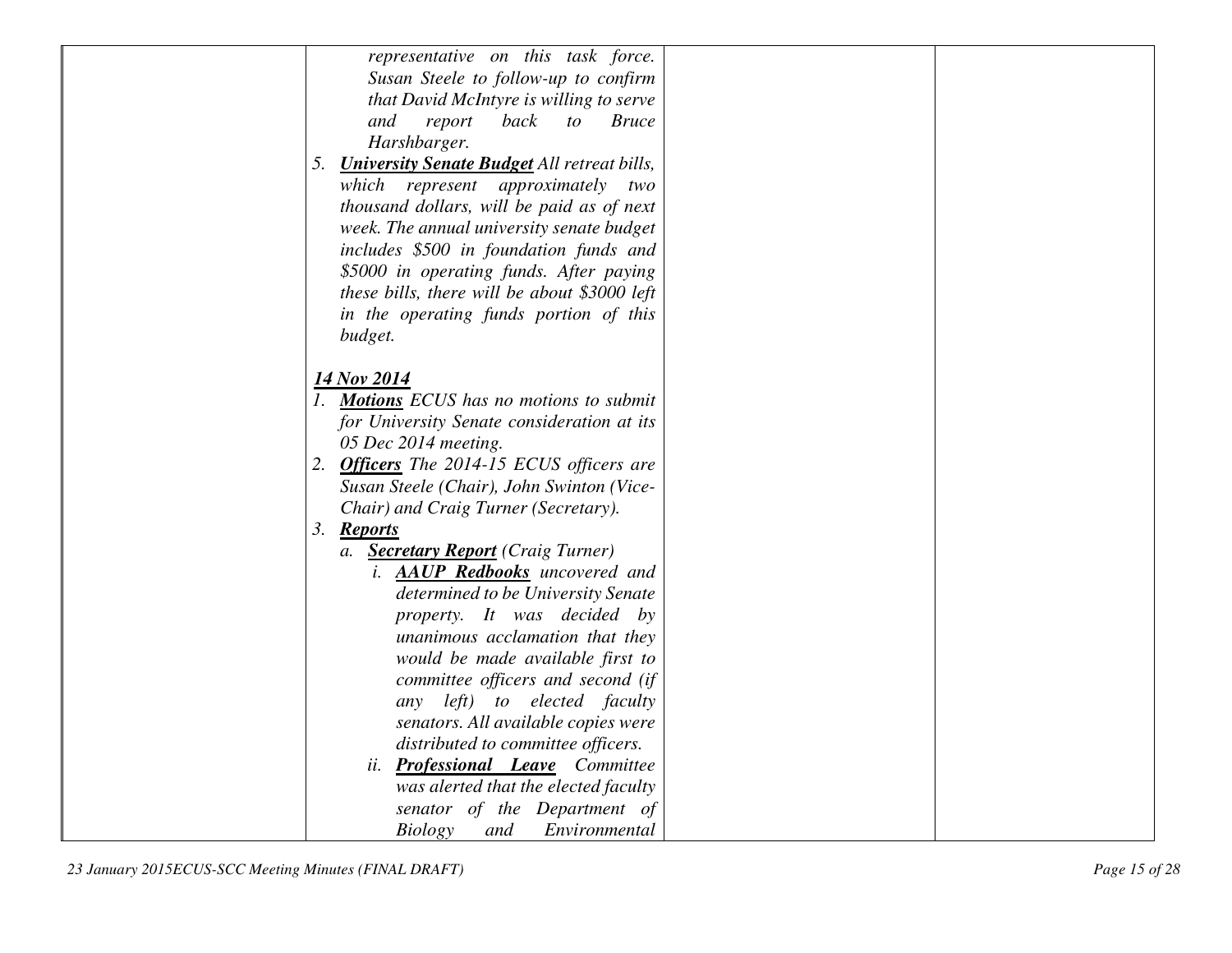| Sciences would be taking a                        |  |
|---------------------------------------------------|--|
| Professional Leave for the Spring                 |  |
| 2015 semester. Arrangements must                  |  |
| be made for the Department's                      |  |
| representation. Task given to                     |  |
| Chair of ScoN.                                    |  |
| iii. Service Recognition A check on               |  |
| progress on implementation of                     |  |
| Service Recognition Policy is                     |  |
| needed with Human Resources.                      |  |
| The Presiding Officer was tasked                  |  |
| with follow-up.                                   |  |
| iv. <b>Communication</b>                          |  |
| A request was made to determine if                |  |
| the President and Provost are                     |  |
| amenable to having their reports to               |  |
| the university senate. distributed to             |  |
| the campus before the official                    |  |
| minutes are posted.                               |  |
| A general observation noted that                  |  |
| some campus communications are                    |  |
| lagging behind the less reliable                  |  |
| "grapevine" and that perhaps                      |  |
| there should be ongoing efforts to                |  |
| ensure that important bits of                     |  |
| officially<br>information<br>be                   |  |
| distributed in a timely manner to                 |  |
| nip the grapevine in the bud.                     |  |
| b. Library Senator Report (Ben Davis)             |  |
| Ben reported as the university senate             |  |
| representative on the Technology                  |  |
| Infrastructure Advising Committee.                |  |
| <b>MyPassword</b><br><b>The</b><br>i.<br>password |  |
| consolidation (email, computer,                   |  |
| Unify) moves forward - still some                 |  |
| question as to whether or not it                  |  |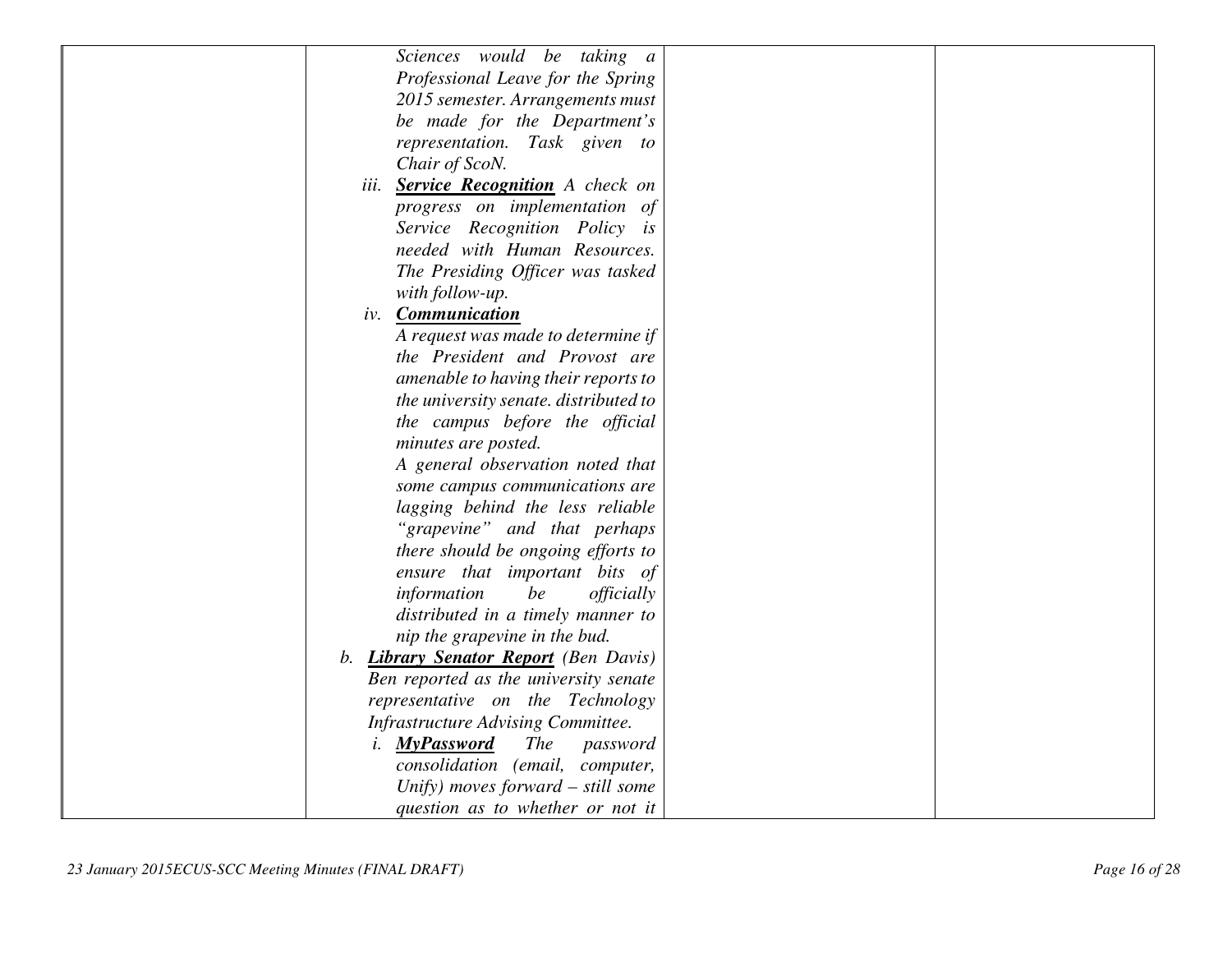|    | sufficiently integrates the PAWS                                  |
|----|-------------------------------------------------------------------|
|    | passwords.                                                        |
|    | ii. Office 365 is available with One                              |
|    | <b>Drive</b> (a terabyte of memory                                |
|    | <i>available for each user</i> )                                  |
|    | iii. Wireless Network on campus is                                |
|    | temporarily open (requires no                                     |
|    | authentication) pending upgrades.                                 |
|    | Will be a closed environment again                                |
|    | when upgrades are complete.                                       |
|    | Density approach to wireless                                      |
|    | being implemented.                                                |
|    | iv. <b>Innovation Station</b> is open.                            |
|    | v. <b>WebEx</b> (electronic meetings) is                          |
|    | available for students and faculty                                |
|    | as is <b>Kaltura</b> (media storage).                             |
|    | c. <b>USGFC</b> (USG Faculty Council) No                          |
|    | additional action since the report                                |
|    | given at the 24 Oct 2014 meeting of the                           |
|    | University Senate by Susan Steele.                                |
|    | Susan Steele attended the 11 Oct 2014                             |
|    | USGFC meeting for John R. Swinton.                                |
|    | d. SoCC Bylaws report to come in ECUS                             |
|    | meeting with Standing Committee                                   |
|    | Chairs.                                                           |
|    | <b>Senate</b><br>e. <b>University</b><br><i><b>Electronic</b></i> |
|    | Presence Work on this has taken a                                 |
|    | back seat to other pressing matters                               |
|    | such as IRB (finishing software) and                              |
|    | the FIFs (Faculty Information Forms).                             |
|    | Online Senator Database data has                                  |
|    | been migrated and the file repository                             |
|    | is done. Server space has been                                    |
|    | requested.                                                        |
| f. | <b>Internal Audit</b> Julia Hann has                              |
|    | scheduled a meeting for 1:00 pm on                                |
|    | Fri 12 Dec 2014 with Provost Brown,                               |
|    |                                                                   |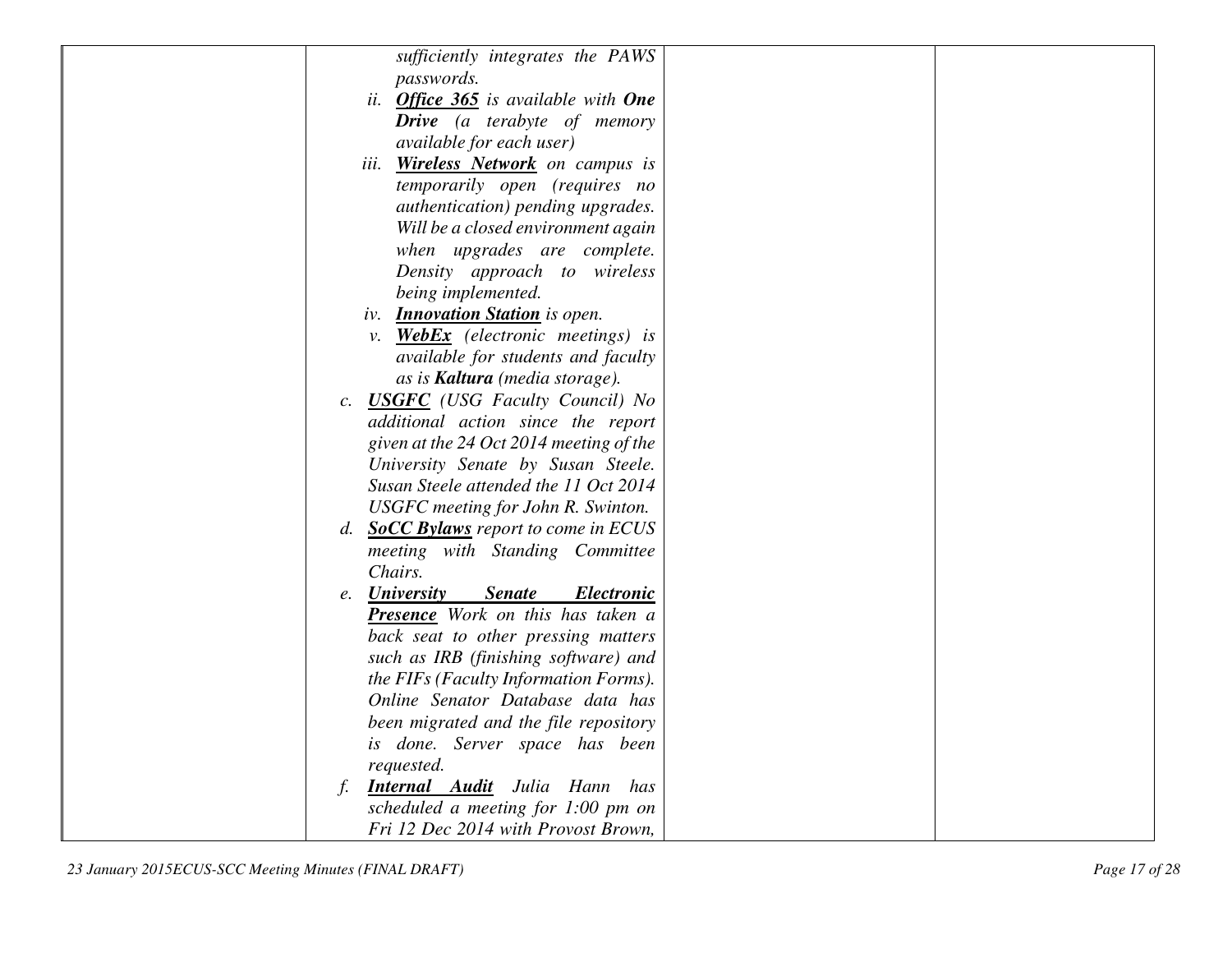|                                                                   | Associate Provost Ormond, Matthew          |
|-------------------------------------------------------------------|--------------------------------------------|
|                                                                   | Buchanan and the current university        |
|                                                                   | senate officers to make suggestions        |
|                                                                   | concerning the university senate           |
|                                                                   | online motion database, tracking           |
|                                                                   | implementation of university senate        |
|                                                                   | actions, and the Policies, Procedures      |
| Practices<br>and                                                  | manual.<br>More                            |
|                                                                   | information on the details to be shared    |
|                                                                   | by university senate officers following    |
| this meeting.                                                     |                                            |
|                                                                   |                                            |
| 23 Jan 2015                                                       |                                            |
| 1. Motions ECUS has no motions to submit                          |                                            |
|                                                                   | for University Senate consideration at its |
| 13 Feb 2015 meeting.                                              |                                            |
| 2. Officers The 2014-15 ECUS officers are                         |                                            |
|                                                                   | Susan Steele (Chair), John Swinton (Vice-  |
|                                                                   |                                            |
| Chair) and Craig Turner (Secretary).                              |                                            |
| 3. Meeting ECUS met at 2:00 today<br>$(1/23/15)$ . Actions taken: |                                            |
|                                                                   |                                            |
|                                                                   | a. Election Procedures Received from       |
|                                                                   | academic units elected faculty senator     |
|                                                                   | election procedures and adopted            |
|                                                                   | procedures for the at-large elected        |
| faculty senator election.                                         |                                            |
|                                                                   | b. Governance Calendar (2015-2016)         |
|                                                                   | Appointed Craig Turner as point            |
| person to                                                         | 2015-2016<br>draft the                     |
| governance                                                        | calendar for ECUS                          |
| review.                                                           |                                            |
|                                                                   | c. Governance Retreat Appointed John       |
|                                                                   | Swinton as Chairperson for the 2015        |
| Governance                                                        | Retreat<br>Planning                        |
| Committee                                                         |                                            |
|                                                                   | d. State of University Address 2016        |
| Recommended                                                       | retention<br>of<br>the                     |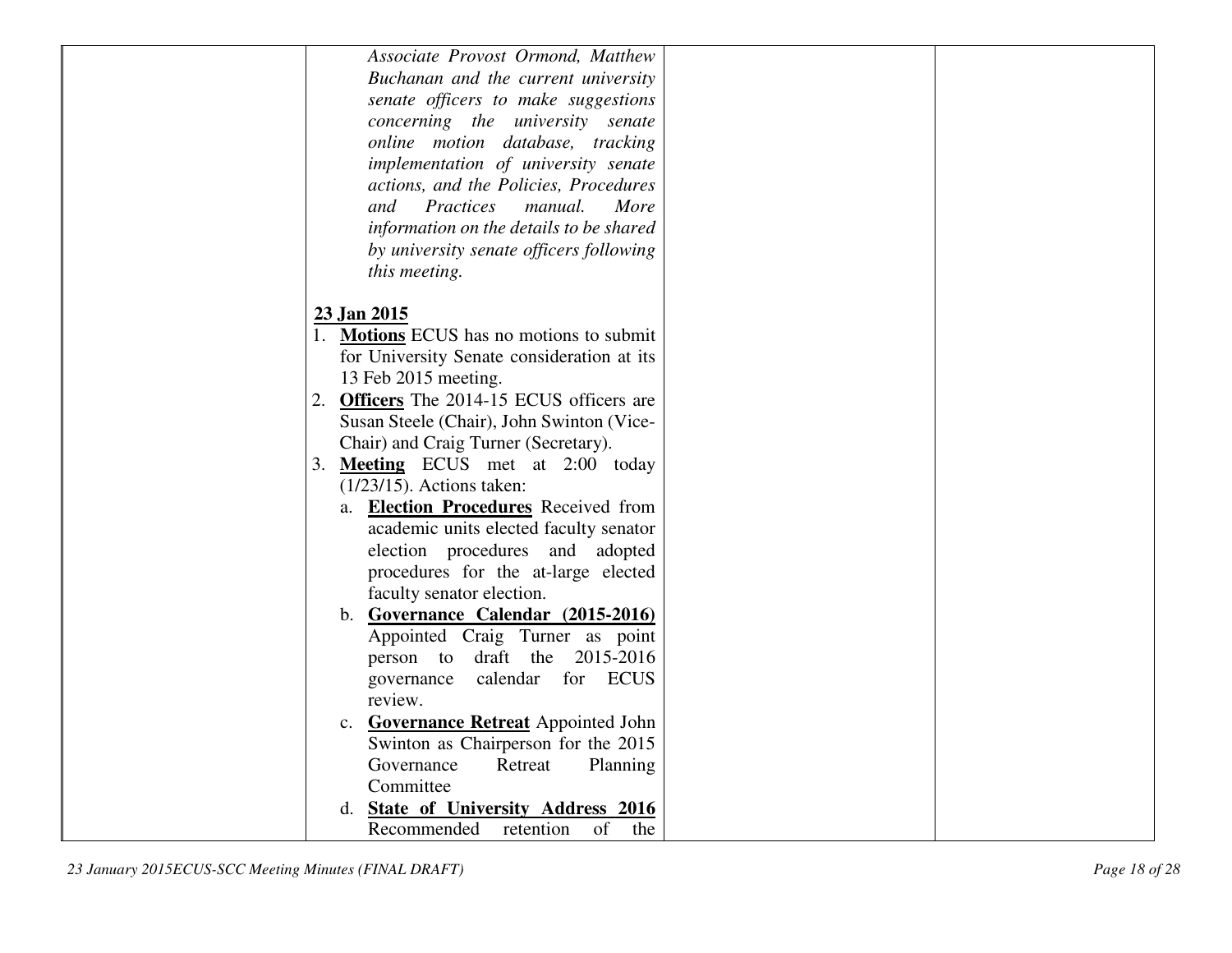| February time frame for the President's       |  |
|-----------------------------------------------|--|
| State of the University address in 2016       |  |
| e. <b>Committee Annual Reports</b> Chose      |  |
| Wed 22 Apr 2015 as a candidate for            |  |
| the due date for the annual reports           |  |
| standing committees<br>from<br>and            |  |
| subcommittees to allow sufficient time        |  |
| to prepare for the transitional process       |  |
| according to the governance calendar.         |  |
| Also recommended the same template            |  |
| for the reports at used for the 2013-14       |  |
| report. These proposals are subject to        |  |
| change in consultation with standing          |  |
| committee chairs.                             |  |
| <b>Tokens for Governance Service</b><br>f.    |  |
| Appointed presiding officer Susan             |  |
| informally poll<br>Steele to<br>and           |  |
| wishes<br>investigate<br>of<br>Senate         |  |
| volunteers regarding some type of             |  |
| token of recognition for service.             |  |
| <b>Editorial Revisions</b><br>to Bylaws<br>g. |  |
| Approved editorial revisions to the           |  |
| university senate bylaws as prepared          |  |
| by Craig Turner, Secretary. According         |  |
| to the provisions of the current bylaws,      |  |
| these editorial changes shall become          |  |
| effective following announcement at           |  |
| the 13 Feb 2015 university senate             |  |
| meeting.                                      |  |
| h. Announcements from ECUS.                   |  |
| • Risk Assessment process has been            |  |
| completed and actions assigned to             |  |
| various Vice Presidents.                      |  |
| • University System has announced a           |  |
| number of changes and documents               |  |
| were made available for interested            |  |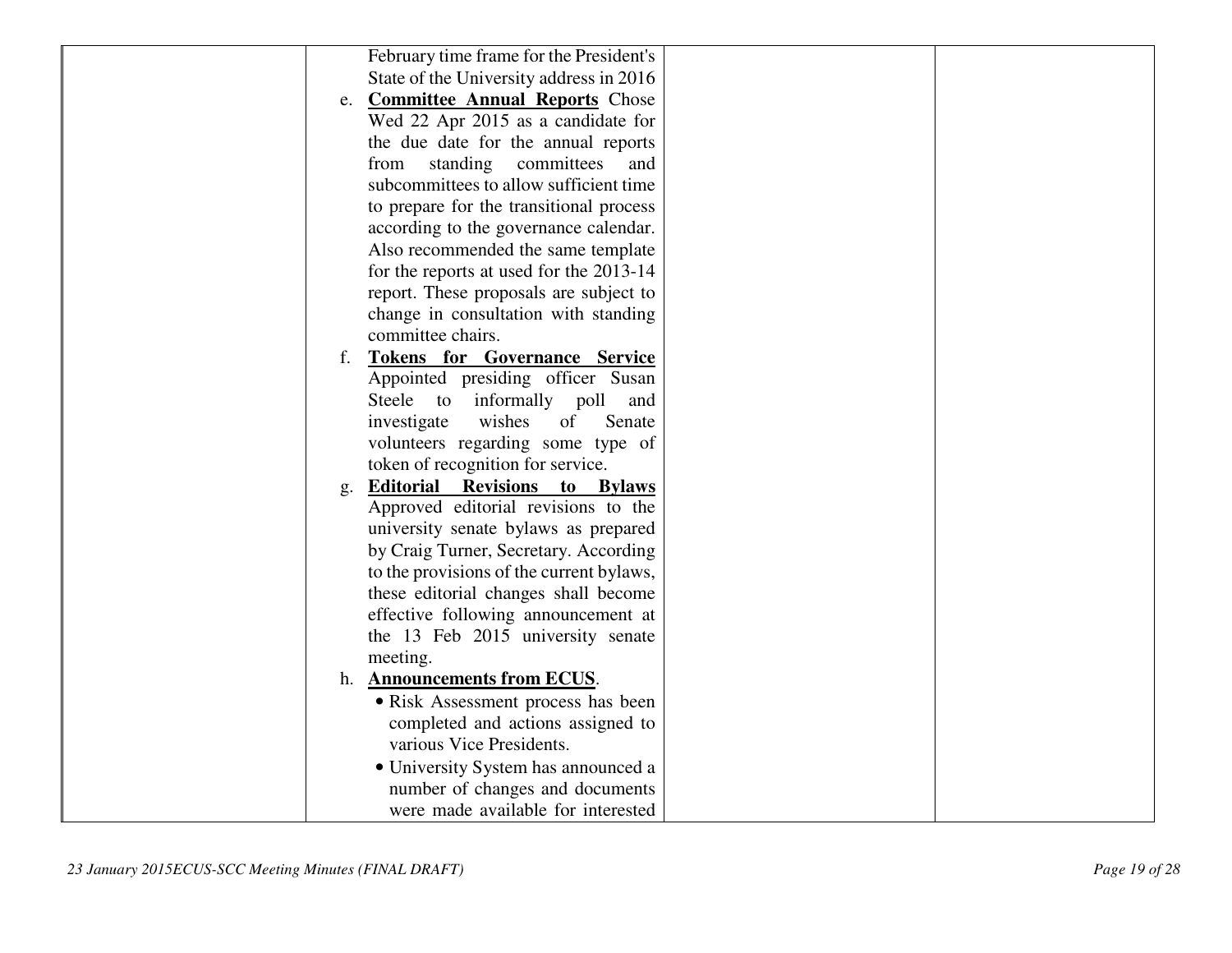| Susan Steele noted that the committee annual       |                                                                                                                                                                                                                                                                                                                                                                                                                                                                                                                                                                                                                                                                                                                                                                                                                       |  |
|----------------------------------------------------|-----------------------------------------------------------------------------------------------------------------------------------------------------------------------------------------------------------------------------------------------------------------------------------------------------------------------------------------------------------------------------------------------------------------------------------------------------------------------------------------------------------------------------------------------------------------------------------------------------------------------------------------------------------------------------------------------------------------------------------------------------------------------------------------------------------------------|--|
|                                                    |                                                                                                                                                                                                                                                                                                                                                                                                                                                                                                                                                                                                                                                                                                                                                                                                                       |  |
|                                                    |                                                                                                                                                                                                                                                                                                                                                                                                                                                                                                                                                                                                                                                                                                                                                                                                                       |  |
|                                                    |                                                                                                                                                                                                                                                                                                                                                                                                                                                                                                                                                                                                                                                                                                                                                                                                                       |  |
|                                                    |                                                                                                                                                                                                                                                                                                                                                                                                                                                                                                                                                                                                                                                                                                                                                                                                                       |  |
| date for these annual report was the               |                                                                                                                                                                                                                                                                                                                                                                                                                                                                                                                                                                                                                                                                                                                                                                                                                       |  |
|                                                    |                                                                                                                                                                                                                                                                                                                                                                                                                                                                                                                                                                                                                                                                                                                                                                                                                       |  |
| meeting of the university senate. Susan Steele     |                                                                                                                                                                                                                                                                                                                                                                                                                                                                                                                                                                                                                                                                                                                                                                                                                       |  |
| noted that at the executive committee meeting      |                                                                                                                                                                                                                                                                                                                                                                                                                                                                                                                                                                                                                                                                                                                                                                                                                       |  |
| immediately preceding this meeting, a              |                                                                                                                                                                                                                                                                                                                                                                                                                                                                                                                                                                                                                                                                                                                                                                                                                       |  |
|                                                    |                                                                                                                                                                                                                                                                                                                                                                                                                                                                                                                                                                                                                                                                                                                                                                                                                       |  |
| due date of Wed 22 Apr 2015 was made and           |                                                                                                                                                                                                                                                                                                                                                                                                                                                                                                                                                                                                                                                                                                                                                                                                                       |  |
| she shared this as the proposed due date for       |                                                                                                                                                                                                                                                                                                                                                                                                                                                                                                                                                                                                                                                                                                                                                                                                                       |  |
|                                                    |                                                                                                                                                                                                                                                                                                                                                                                                                                                                                                                                                                                                                                                                                                                                                                                                                       |  |
|                                                    |                                                                                                                                                                                                                                                                                                                                                                                                                                                                                                                                                                                                                                                                                                                                                                                                                       |  |
|                                                    |                                                                                                                                                                                                                                                                                                                                                                                                                                                                                                                                                                                                                                                                                                                                                                                                                       |  |
|                                                    |                                                                                                                                                                                                                                                                                                                                                                                                                                                                                                                                                                                                                                                                                                                                                                                                                       |  |
| committees may need to document and                |                                                                                                                                                                                                                                                                                                                                                                                                                                                                                                                                                                                                                                                                                                                                                                                                                       |  |
| include activity from that meeting into their      |                                                                                                                                                                                                                                                                                                                                                                                                                                                                                                                                                                                                                                                                                                                                                                                                                       |  |
| annual reports. In light of this, the due date for |                                                                                                                                                                                                                                                                                                                                                                                                                                                                                                                                                                                                                                                                                                                                                                                                                       |  |
| committee annual reports was set as Mon 27         |                                                                                                                                                                                                                                                                                                                                                                                                                                                                                                                                                                                                                                                                                                                                                                                                                       |  |
| Apr 2015. There were no recommendations            |                                                                                                                                                                                                                                                                                                                                                                                                                                                                                                                                                                                                                                                                                                                                                                                                                       |  |
|                                                    | parties. These documents are also<br>available on USG websites.<br>(1) Oneusg designed to expand<br><b>Shared Services</b><br>(2) Affordable Learning Georgia<br>(3) Changes in retiree healthcare<br>benefits<br>• The university senate electronic<br>presence revisions continue, and<br>final changes are still several<br>months in the future.<br>report template and due date are to be<br>determined by the executive committee in<br>consultation with the standing committee<br>chairs. It was noted that in 2013-14, the due<br>Wednesday prior to the organizational<br>proposal to back that up a week and select a<br>consideration by the standing committee<br>chairs. During the discussion, it was noted that<br>the final meeting of the 2014-15 university<br>senate was Fri 24 Apr 2015 and that |  |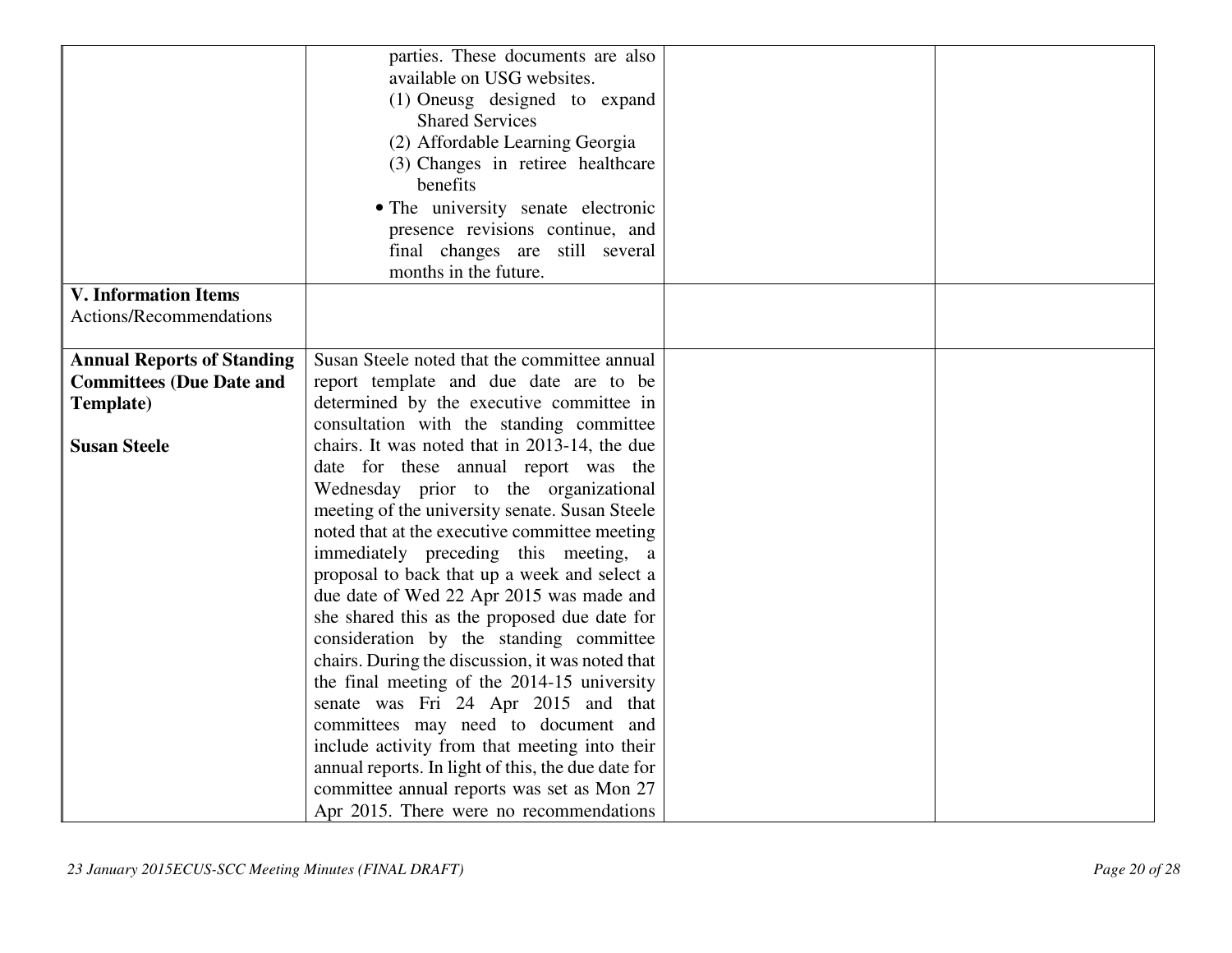|                                 | for modifications to the committee annual        |  |
|---------------------------------|--------------------------------------------------|--|
|                                 | report template.                                 |  |
| <b>AAC&amp;U Survey</b>         | Susan Steele provided a handout detailing the    |  |
|                                 | findings of two recent surveys commissioned      |  |
| <b>Susan Steele</b>             | by the AAC&U (American Association of            |  |
|                                 | Colleges and Universities) as part of its        |  |
|                                 | Liberal Education and America's Promise          |  |
|                                 | (LEAP) initiative. The survey results handout    |  |
|                                 | is attached as a supporting document to these    |  |
|                                 | minutes.                                         |  |
| <b>VI. Unfinished Business</b>  |                                                  |  |
| <b>Review of Action &amp;</b>   |                                                  |  |
| <b>Recommendations, Provide</b> |                                                  |  |
| updates (if any) to Follow-up   |                                                  |  |
|                                 |                                                  |  |
| <b>SoCC Bylaws</b>              | 22 Aug 2014                                      |  |
|                                 | Susan Steele noted that at the 24 Apr 2014       |  |
| Susan Steele (22 Aug 2014)      | meeting of the University Senate, revisions to   |  |
|                                 | the university bylaws pertaining to the          |  |
| Susan Steele (3 Oct 2014)       | Subcommittee on the Core Curriculum              |  |
|                                 | (SoCC) were recommended to President             |  |
| Julia Metzker (14 Nov 2014)     | Dorman by the University Senate. This            |  |
|                                 | recommendation has not yet received action       |  |
| Susan Steele (23 Jan 2015)      | (approval, veto) by President Dorman as he       |  |
|                                 | desires additional information on a couple of    |  |
|                                 | the details: in particular the definition of the |  |
|                                 | term teaching representative. As President       |  |
|                                 | Dorman had extended regrets and was unable       |  |
|                                 | to attend this meeting, consideration of this    |  |
|                                 | matter was postponed to a future meeting of      |  |
|                                 | ECUS or ECUS-SCC.                                |  |
|                                 | 3 Oct 2014                                       |  |
|                                 | 1. President I met with Dr. Dorman               |  |
|                                 | regarding Motion 1314.EC.001.B that              |  |
|                                 |                                                  |  |
|                                 | proposed revisions to the university senate      |  |
|                                 | bylaws affecting the Subcommittee on the         |  |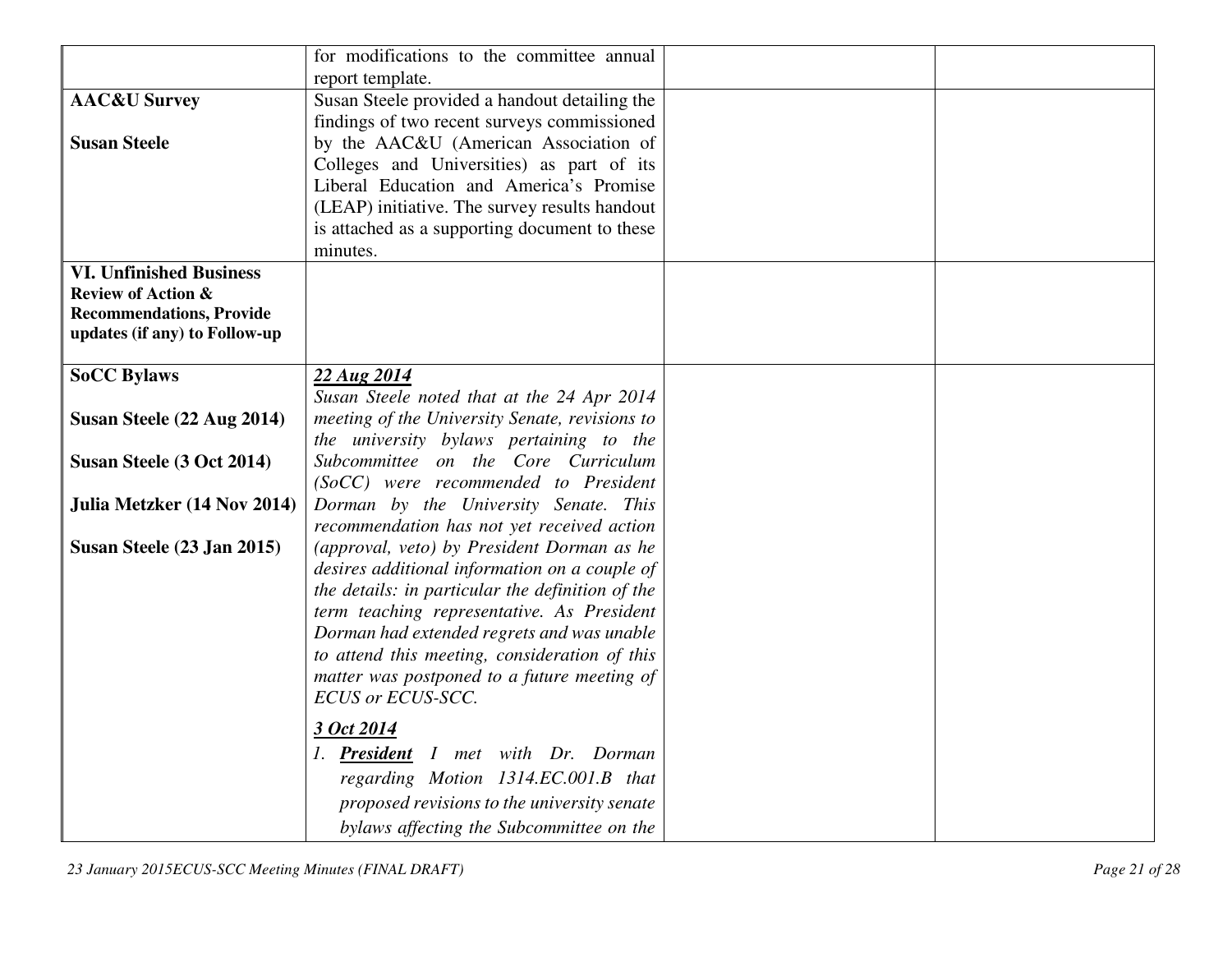| Core Curriculum (SoCC). He has not                                                    |  |
|---------------------------------------------------------------------------------------|--|
| approved this motion due to concerns                                                  |  |
| about two areas of the proposed language.                                             |  |
| He requested revisions to these two areas                                             |  |
| or he feels he needs to veto the motion.                                              |  |
| <b>SoCC</b> I had a telephone meeting with<br>2.                                      |  |
| SoCC Chair Julia Metzker to brief her on                                              |  |
| my meeting with President Dorman. I                                                   |  |
| asked Julia to facilitate a discussion with                                           |  |
| SoCC members to see if revisions to                                                   |  |
| address President Dorman's concerns                                                   |  |
| could be identified. SoCC discussed this                                              |  |
| matter at its weekly meeting on 26 Sep                                                |  |
|                                                                                       |  |
| 2014, and Craig Turner and I were asked                                               |  |
| to be present at the SoCC meeting on 3 Oct                                            |  |
| 2014 to inform the SoCC deliberation on                                               |  |
| this matter.                                                                          |  |
| 14 Nov 2014                                                                           |  |
| The Subcommittee on Core Curriculum                                                   |  |
| (SoCC) has consulted with the University                                              |  |
| President to formulate a compromise                                                   |  |
| regarding the proposed revisions to the                                               |  |
| university senate bylaws found in Motion                                              |  |
| 1314.EC.001.B.                                                                        |  |
| The following excerpt from the 03 Oct 14<br>meeting of the Executive Committee of the |  |
| University Senate with Standing Committee                                             |  |
| Chairs (ECUS-SCC) provides context for the                                            |  |
| issue.                                                                                |  |
| "Susan Steele noted that at the 24 Apr 2014                                           |  |
| meeting of the University Senate, revisions to                                        |  |
| the university bylaws pertaining to the<br>Subcommittee on the Core Curriculum        |  |
| (SoCC) were recommended to President                                                  |  |
| Dorman by the University Senate. This                                                 |  |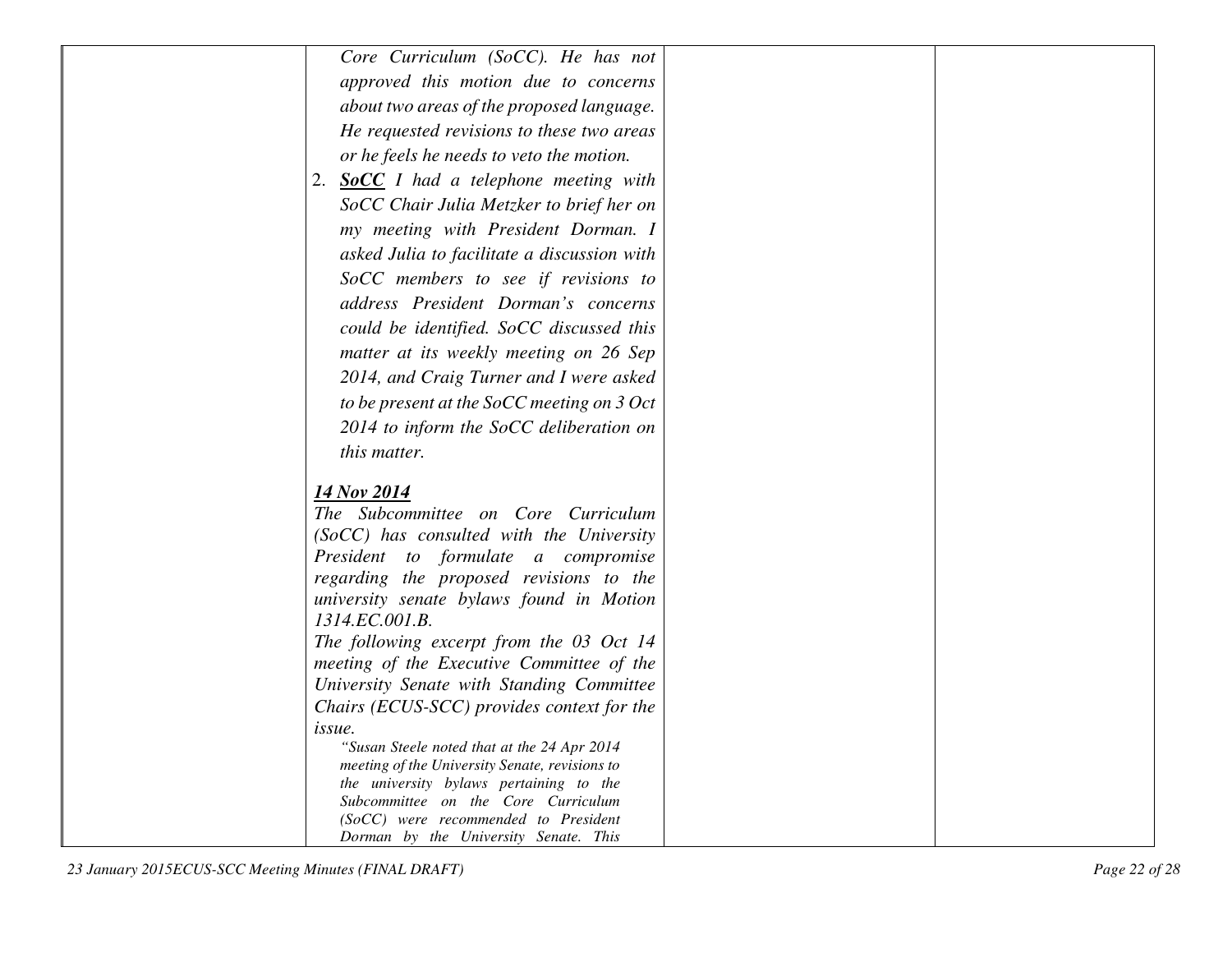| recommendation has not yet received action        |
|---------------------------------------------------|
| (approval, veto) by President Dorman as he        |
| desires additional information on a couple of     |
| the details: in particular the definition of the  |
| term teaching representative."                    |
| The specific issues and proposed compromise       |
| are detailed below:                               |
| 1. Teaching Representative                        |
| <i>The</i><br>teaching<br>a. <b>Issue</b><br>term |
| representative isn't clearly defined and          |
| could be subject to interpretation.               |
| b. <b>Solution</b> The following definition is    |
| acceptable to Dr. Dorman and was                  |
| endorsed by SoCC. "A teaching                     |
| representative is defined as a full-time          |
| member of the Corps of Instruction                |
| who has taught a course in the                    |
| represented area within two calendars             |
| years prior to the date of appointment            |
| to the subcommittee." [NOTE: We                   |
| realize that all members of the Corps             |
| of Instruction are full-time but we felt          |
| the emphasis was important.]                      |
| 2.<br><b>SoCC Chair Eligibility</b>               |
| a. <b>Issue</b> The proposed bylaw change         |
| allows for non-senator members of                 |
| SoCC to hold the chair position. This             |
| is not common practice in University              |
| Senate standing committees. However,              |
| restricting the chair to the elected              |
| faculty senator members would limit               |
| the potential candidates to three                 |
| members, which could be as little as              |
| 20% of the members of the committee.              |
| b. <b>Solution</b> The following process for      |
| electing the SoCC<br>chair<br>was                 |
| acceptable to Dr. Dorman and was                  |
| endorsed by SoCC. "During the                     |
|                                                   |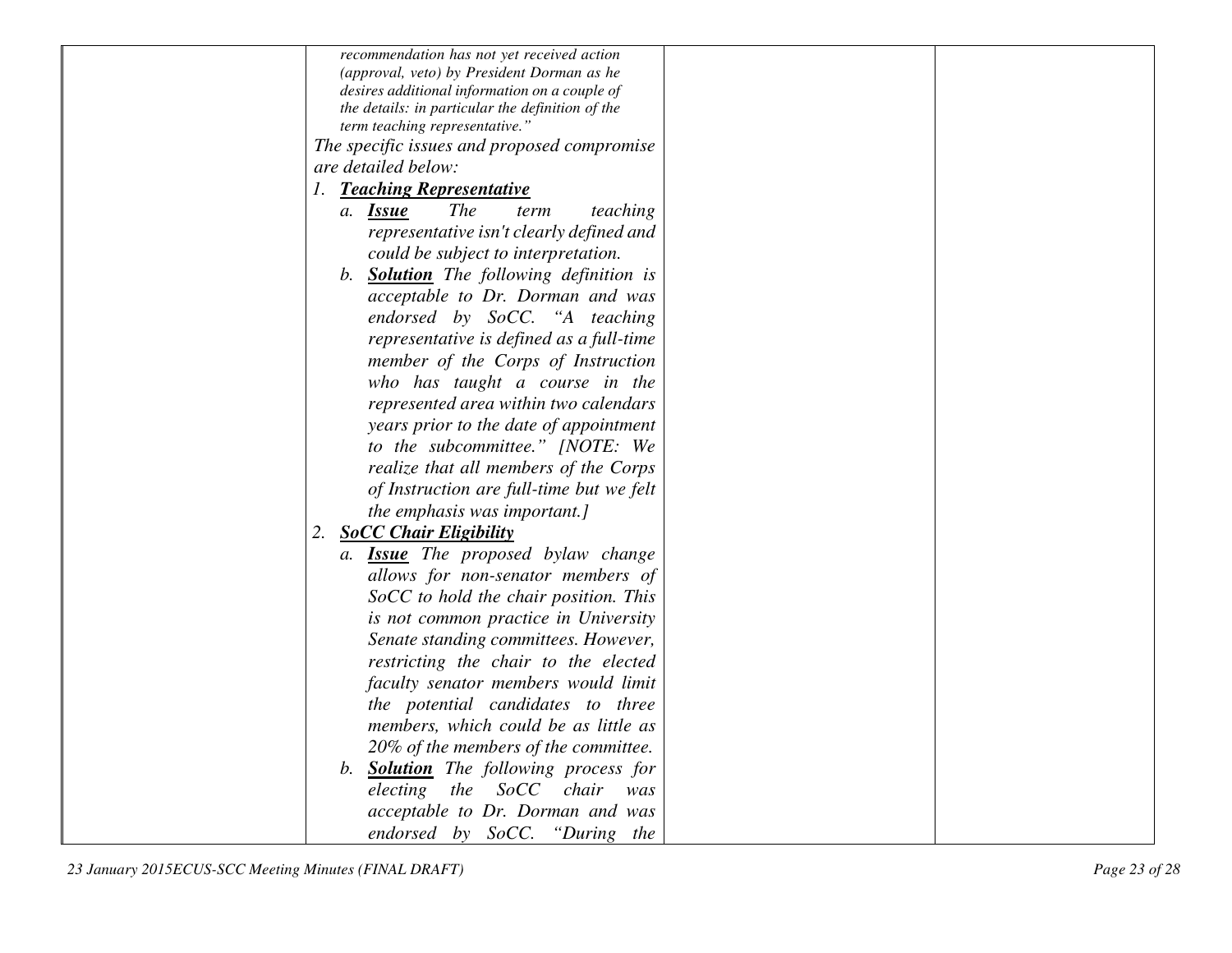| organizational meetings for<br>the          |  |
|---------------------------------------------|--|
| committees, SoCC and CAPC will              |  |
| convene together. At this meeting,          |  |
| SoCC will elect their chair from the        |  |
| body. Any member of SoCC is eligible        |  |
| for chair. During the same meeting,         |  |
| the SoCC chair will be presented to         |  |
| CAPC for an approval vote. If the           |  |
| chair is not approved by CAPC then          |  |
| SoCC will elect another chair and           |  |
| repeat the process."                        |  |
| 3. Discussion at 14 Nov 2014 ECUS-SCC       |  |
| a. Parliamentary Procedure There was        |  |
| some discussion primarily seeking           |  |
| clarification on the parliamentary          |  |
| procedure relevant to this discussion       |  |
| on the floor of the university senate.      |  |
| Susan Steele indicated that she had         |  |
| consulted with university senate            |  |
| parliamentarian John Sirmans who            |  |
| noted that one possibility was for a        |  |
| member who had been a proponent             |  |
| favor)<br><i>(voted)</i><br>in<br>of Motion |  |
| 1314.ECUS.001.B make a Motion to            |  |
| Reconsider which requires a second          |  |
| and then allows discussion. In the          |  |
| spirit of the first and second reading      |  |
| bylaws revision process for non-            |  |
| editorial revisions, the vote on this       |  |
| Motion to Reconsider could be               |  |
| postponed to the next meeting at the        |  |
| conclusion of the discussion.               |  |
| b. <b>Next Steps</b> In consultation with   |  |
| Stephen Wills and Craig Turner, Julia       |  |
| Metzker will prepare a supporting           |  |
| document that will include the              |  |
| aforementioned compromise language          |  |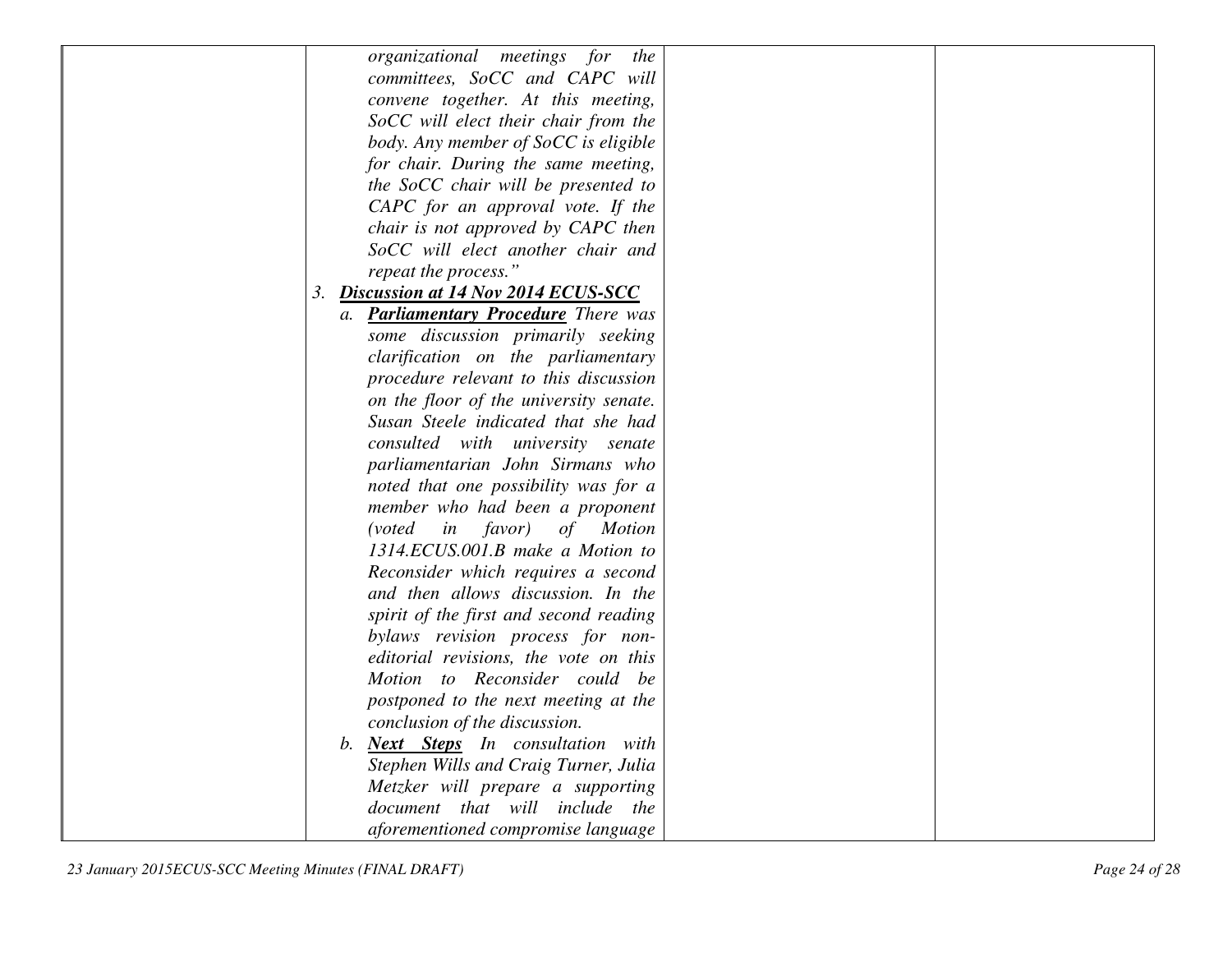|                                 | prepared by SoCC to address the                            |                                  |                                      |
|---------------------------------|------------------------------------------------------------|----------------------------------|--------------------------------------|
|                                 | concerns of President Dorman. The                          |                                  |                                      |
|                                 | hope is that this document will                            |                                  |                                      |
|                                 | facilitate the deliberation on the floor                   |                                  |                                      |
|                                 | of the university senate. If this new                      |                                  |                                      |
|                                 | supporting document can be prepared                        |                                  |                                      |
|                                 | soon enough to meet the ten day prior                      |                                  |                                      |
|                                 | to the meeting submission deadline,                        |                                  |                                      |
|                                 | the Motion to Reconsider might be                          |                                  |                                      |
|                                 | offered at the 5 Dec 2014 meeting of                       |                                  |                                      |
|                                 | the University Senate.                                     |                                  |                                      |
|                                 | <b>Post Meeting Paliamentary During</b><br>$\mathcal{C}$ . |                                  |                                      |
|                                 | the preparation of these minutes, it                       |                                  |                                      |
|                                 | was noted that a Motion to Reconsider                      |                                  |                                      |
|                                 | is applied within the same meeting as                      |                                  |                                      |
|                                 | the disposition of the main motion.                        |                                  |                                      |
|                                 | Thus, a Motion to Amend Something                          |                                  |                                      |
|                                 | Previously Adopted would be the more                       |                                  |                                      |
|                                 | appropriate motion to apply in this                        |                                  |                                      |
|                                 | context.                                                   |                                  |                                      |
|                                 |                                                            |                                  |                                      |
|                                 | 23 Jan 2015                                                |                                  |                                      |
|                                 | It was noted that the contextual information               |                                  |                                      |
|                                 | on the compromise positions to address the                 |                                  |                                      |
|                                 | concerns of President Dorman on motion                     |                                  |                                      |
|                                 | 1314.EC.001.B. The motion<br>to amend                      |                                  |                                      |
|                                 | something previously adopted, specifically                 |                                  |                                      |
|                                 | motion 1314.EC.001.B, will be offered for                  |                                  |                                      |
|                                 | university senate consideration at its 13 Feb              |                                  |                                      |
|                                 | 2015 meeting.                                              |                                  |                                      |
| <b>VII. New Business</b>        |                                                            |                                  |                                      |
| Actions/Recommendations         |                                                            |                                  |                                      |
| <b>University Senate Agenda</b> | Tentative Agenda 13 Feb 2015: Based on<br>1.               | The motion (circulate minutes as | Susan Steele to draft<br>$1_{\cdot}$ |
| and Minutes Review              | the committee reports at this meeting,                     | amended) was approved.           | the tentative agenda of              |
|                                 | a. Motions There will be up to four                        |                                  | 13<br>2015<br>Feb<br>the             |
|                                 | motions on the agenda of the 23 Feb                        |                                  | of<br>meeting<br>the                 |
|                                 |                                                            |                                  | University Senate.                   |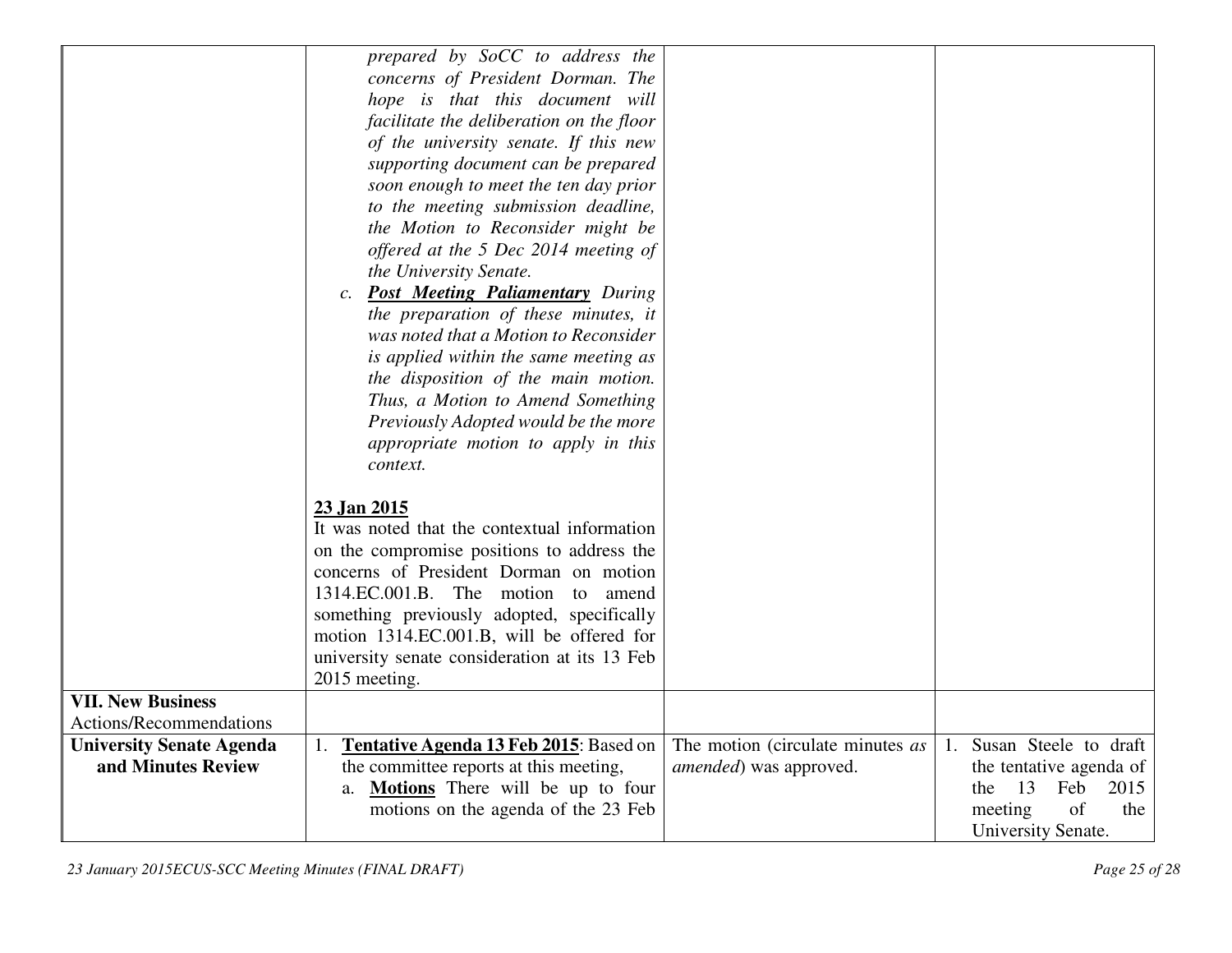|                              | 2015 meeting of the University                      |                             | 2. Motions to be entered     |
|------------------------------|-----------------------------------------------------|-----------------------------|------------------------------|
|                              | Senate, specifically                                |                             | into the online motion       |
|                              | i. $CAPC(1)$ A proposed name change                 |                             | database by CAPC $(1)$ ,     |
|                              | for a program in Nursing                            |                             | RPIPC $(1)$ , SCoN $(1)$ .   |
|                              | ii. RPIPC (1) Proposed Information                  | Craig<br>3.<br>Turner<br>to |                              |
|                              | <b>Technology Policy</b>                            |                             | circulate the DRAFT          |
|                              | iii. SCoN (1) Replacements to the                   |                             | minutes of the 5 Dec         |
|                              | university senate and committees                    |                             | 2014 meeting of the          |
|                              | iv. Motion to amend something                       |                             | University Senate to         |
|                              | previously adopted applied to                       |                             | university senators for      |
|                              | motion 1314.EC.001.B (proposed                      |                             | review.                      |
|                              | bylaws revisions of language that                   |                             |                              |
|                              | pertains to SoCC)                                   |                             |                              |
|                              | b. Reports Administrative reports and               |                             |                              |
|                              | committee reports will also be agenda               |                             |                              |
|                              | items.                                              |                             |                              |
|                              | <b>University Senate Minutes Review: A</b>          |                             |                              |
|                              | <b>MOTION</b> that the DRAFT minutes of the $5$     |                             |                              |
|                              | Dec 2014 University Senate meeting be               |                             |                              |
|                              | circulated for university senator review            |                             |                              |
|                              | was made and seconded. One amendment                |                             |                              |
|                              | to the minutes had been received during             |                             |                              |
|                              | email review by executive committee and             |                             |                              |
|                              | standing committee chairs which was to              |                             |                              |
|                              | insert the phrase <i>and by other students</i> into |                             |                              |
|                              | a sentence in the SAPC report. Adoption             |                             |                              |
|                              | of this amendment was agreeable to all              |                             |                              |
|                              | present.                                            |                             |                              |
| <b>VIII. Next Meeting</b>    |                                                     |                             |                              |
| (Tentative Agenda, Calendar) |                                                     |                             |                              |
| 1. Calendar                  | 13 Feb 2015 @ 2:00pm Univ. Senate A&S 2-72          |                             |                              |
|                              | 27 Feb 2015 @ 2:00pm Univ. Senate committees        |                             |                              |
|                              | 27 Feb 2015 @ 3:30pm ECUS/SCC Parks 301             |                             |                              |
| 2. Tentative Agenda          | Some of the deliberation today may have             |                             | Susan Steele will ensure     |
|                              | generated tentative agenda items for future         |                             | that such items (if any) are |
|                              | ECUS and ECUS-SCC meetings.                         |                             | added to agendas of the      |
|                              |                                                     |                             | appropriate ECUS<br>or       |
|                              |                                                     |                             | ECUS-SCC meetings.           |

*23 January 2015ECUS-SCC Meeting Minutes (FINAL DRAFT) Page 26 of 28*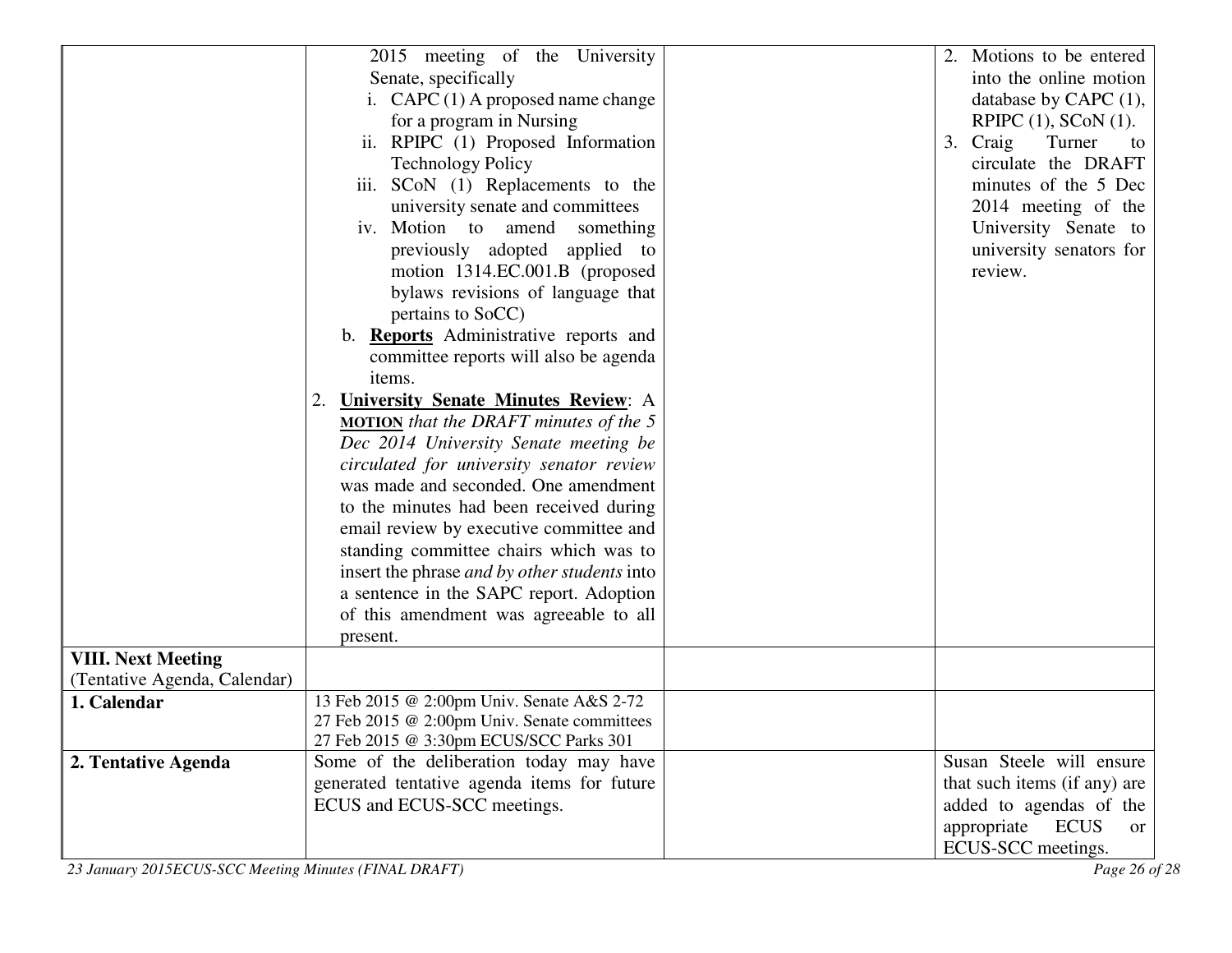| <b>IX.</b> Adjournment | As there was no further business to consider, The motion | was<br>to<br>adıourn  |
|------------------------|----------------------------------------------------------|-----------------------|
|                        | a MOTION to adjourn the meeting was made   approved      | the<br>meeting<br>and |
|                        | and seconded.                                            | adjourned at 4:48 pm. |

### **Distribution:**

 First; To Committee Membership for Review Second: Posted to the Minutes Website

**Approved by:**<br>Committee Chairperson (Including this Approval by chair at committee discretion)